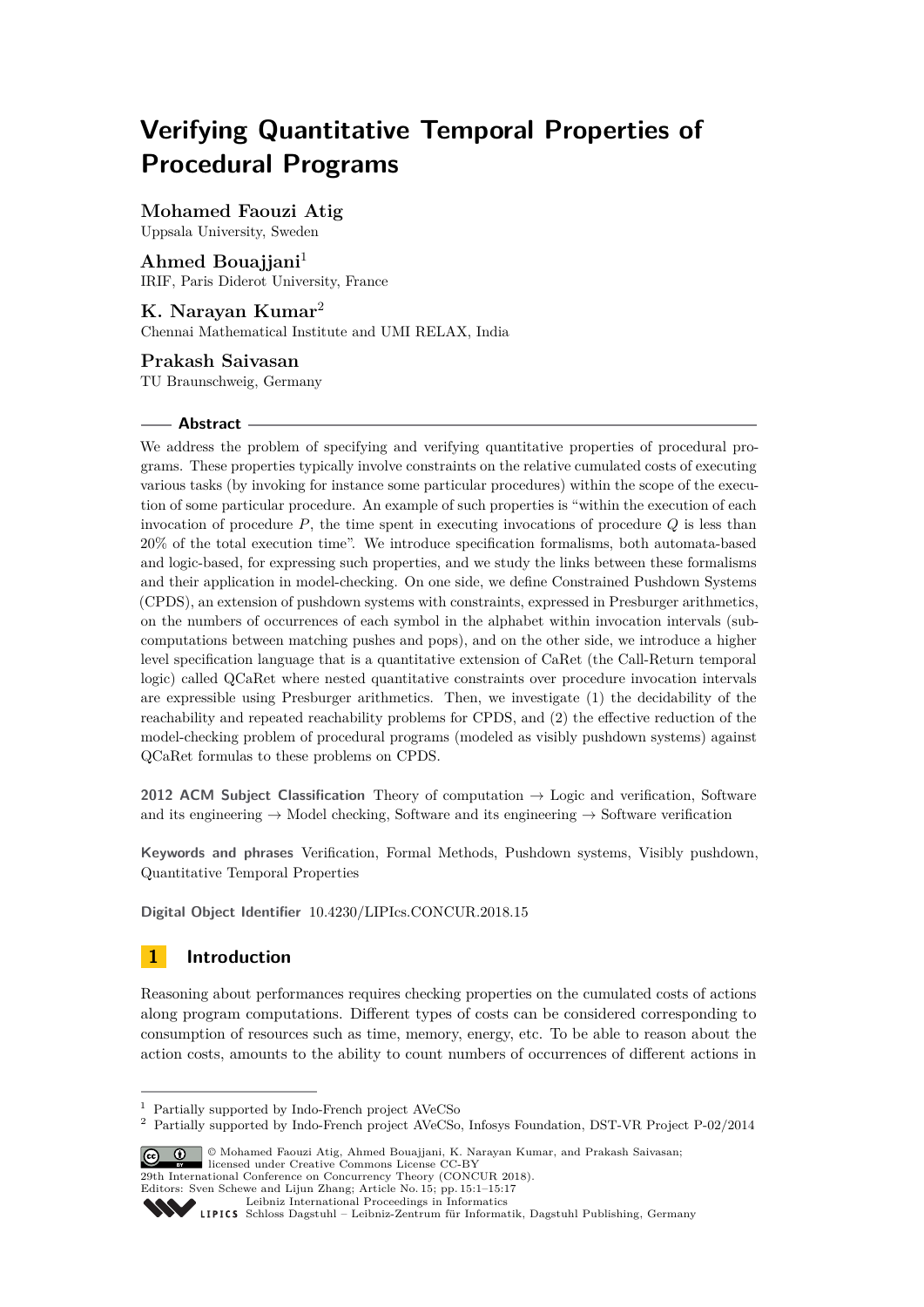#### **15:2 Verifying Quantitative Temporal Properties of Procedural Programs**

computations (since weights can be associated to actions representing their various costs). Therefore, it is important to develop formal program models and specification languages (1) that allow the expression of counting constraints in different computation segments, and (2) that are useful for algorithmic verification of programs against quantitative properties involving these counting constraints. The goal of this paper is to propose such formalisms, both automata and logic based, for reasoning about the behaviors of procedural programs, i.e., sequential programs with (potentially recursive) procedure calls.

Quantitative properties of procedural programs are typically temporal properties including cost constraints on execution intervals corresponding to procedure invocations. An example of such a property is the invariant "within the execution of every terminating call to procedure *P*, the cumulated cost of executing all the calls by *P* to the procedure *Q* is less that 20% of the total cost of executing *P*". Then, formalisms for expressing such properties must have mechanisms allowing to express counting constraints in the scope of computation intervals between procedure calls and returns.

In the framework of automata-based formalisms, it is well know that pushdown systems (PDS) are natural models for procedural programs. Our first contribution is to introduce *Constrained Pushdown Systems* (CPDS), an extension of PDS by counting constraints on execution intervals between two matching push and pop operations (i.e., the push of an element to the stack, and the corresponding pop of that element from the stack). The counting constraints, expressed in Presburger arithmetics, concern the numbers of occurrences of the input alphabet symbols in the computation segment between these two matching operations. In order to impose these constraints, we consider an extended stack alphabet, where, in addition to plain stack symbols, push operations can push to the stack a pair of stack symbol *γ* and a counting constraint *f*. When a pair  $(γ, f)$  is popped from the stack, the automaton checks the satisfaction of the constraint *f* by the word read since it was pushed to the stack.

In the framework of logic-based formalisms, the temporal logic CaRet [\[6\]](#page-15-0) has been introduced as a suitable specification formalisms for procedural programs. The second contribution is to introduce *Quantitative CaRet* (QCaRet), and extension of CaRet by counting constraints over procedure call-return intervals. Counting constraints within a call-return interval concern the cumulated lengths of the *outer-most* call-return intervals of each procedure. So, basically, QCaRet is the extension of CaRet with an operator  $W_f$ parametrized by a Presburger formula *f*. A QCaRet formula  $W_f(\varphi)$  is satisfied at a point of a computation if that point corresponds to the call of a procedure, say *P*, and if both *f* and the QCaRet subformula  $\varphi$  are satisfied in the call-return interval of the procedure *P*. Notice that this allows nesting of temporal properties with counting constraints.

Then, we investigate the decision problems for these two formalisms. First, we prove that the reachability problem of CPDS is undecidable in general. However, we prove that under the assumption that the number of constraints in the stack is bounded – we call *constraint height-bounded CPDS* the class of CPDS corresponding to this assumption, the reachability problem becomes decidable and the same holds for the repeated reachability problem. Constraint height-bounded CPDS is a powerful class of automata allowing to express interesting non context-free languages. Interestingly, this class allows also to prove that QCaRet is decidable. Indeed, we show that the satisfiability problem of QCaRet can be reduced to solving repeated reachability in CPDS. The same reduction allows to show that the model-checking problem of procedural program, modeled as visibly PDS, against QCaRet formulas is decidable. A crucial point that leads to the decidability of the satisfiability and model-checking problems for QCaRet is the fact that counting constraints are about outermost calls of procedures in a call-return interval. This is necessary for the reduction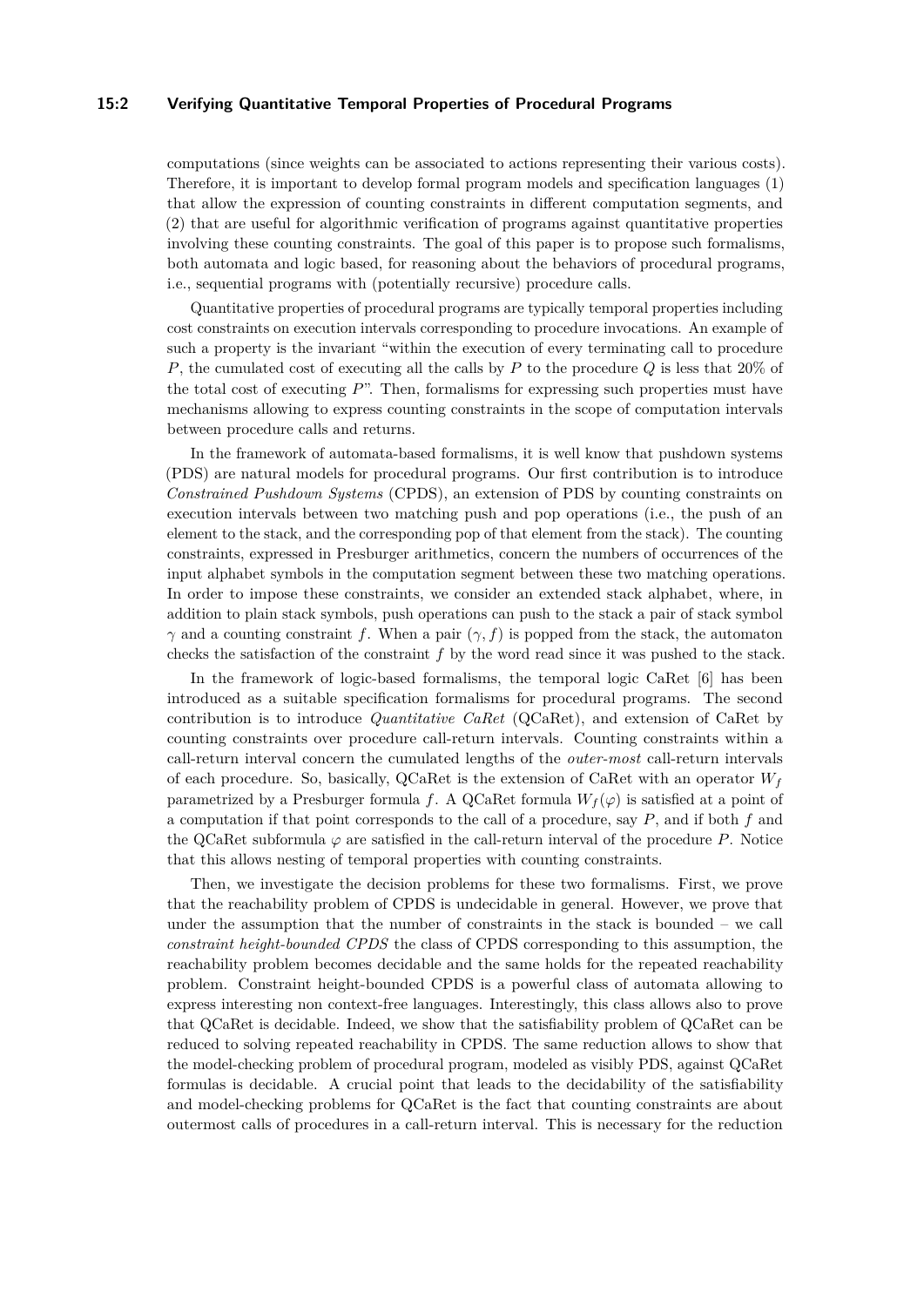to constraint height-bounded CPDS decision problems. Another important and nontrivial contribution is that the complexity is shown to be elementary. Indeed, a more direct way of doing the reduction would use nested computations of Parikh images that would lead to a tower of exponentials depending on the size of the formula.

**Related work.** Extensions of word automata with counting constraints (such as Parikh automata and CQDDs) have been studied in the literature [\[21,](#page-16-1) [20,](#page-16-2) [12,](#page-15-1) [13,](#page-15-2) [19,](#page-16-3) [11\]](#page-15-3). These works cannot be used for reasoning about nested words (except [\[19\]](#page-16-3) which extends visibly pushdown automata with reversal bounded counters). There are also works allowing to reason about unbounded-width trees using counting constraints (e.g., [\[22,](#page-16-4) [21,](#page-16-1) [23\]](#page-16-5)), however, these constraints concerning the immediate successors of a node in a tree, cannot encode the type of constraints imposed by CPDS on nested words (that would correspond to global constraints on a whole subtree). CaRet is the first logic that was tailored to the specification of procedural programs. Extensions and variants of this logic have been proposed [\[7,](#page-15-4) [5\]](#page-15-5), but none of them allow reasoning about quantitative properties. Extensions of temporal logics with counting constraints have been studied, e.g., in  $[21, 22]$  $[21, 22]$  $[21, 22]$ , but again they are interpreted on words or on trees but without allowing to express (nested) constraints on nested words.

Several extensions of pushdown systems with either data or time have been studied in the literature (see e.g., [\[3,](#page-15-6) [2,](#page-15-7) [16,](#page-16-6) [4,](#page-15-8) [9,](#page-15-9) [14,](#page-15-10) [17,](#page-16-7) [1,](#page-15-11) [10,](#page-15-12) [15\]](#page-16-8)). However, all these works are orthogonal to ours since they do not allow counting constraints on execution intervals between two matching push and pop operations.

### **2 Preliminaries**

Let  $\Sigma$  be a finite alphabet. We use  $\Sigma^*$  and  $\Sigma^+$  to denote the set of all finite words and non-empty finite words respectively over  $\Sigma$ ; and use  $\epsilon$  to denote the empty word. We also write  $\Sigma_{\epsilon}$  for  $\Sigma \cup {\epsilon}$ . A language is a (possibly infinite) set of words. We let  $|w|$  denote the length of the word *w*. Let  $w = a_1 a_2 \ldots a_n$ . We write  $w(i)$  for  $a_i$  and  $w[i..j]$  for  $w(i) \cdots w(j)$ . For  $w \in \Sigma^*$ ,  $\Gamma \subseteq \Sigma$ , we use  $w \downarrow_{\Gamma} \in \Gamma^*$  for the projection of *w* on the  $\Gamma$ . We will also consider infinite words and languages of infinite words over  $\Sigma$ .

The set of linear constraints over a set V (written  $\mathcal{C}(V)$ ) is the set of expressions of the form  $c_1x_1 + c_2x_2 \ldots c_kx_k \neq 0$ , where  $x_i \in V$ ,  $\neq \in \{<, >, =\}$  and  $c_i \in \mathbb{Z}$ . The size of such a constraint  $\varphi$ , written  $|\varphi|$ , is sum of k and the number of bits needed to describe the sequence  $c_1, c_2, \ldots c_k$ . That is, we assume that the values  $c_i$  are provided in binary notation. A valuation *v* is a map that assigns a value from N to each element of *V*. We write  $v \models \varphi$  to mean that  $\varphi$  is satisfied by the valuation  $v$  (and whose meaning is evident). We shall write  $\mathcal{BC}(V)$  to denote formulas over  $\mathcal{C}(V)$  constructed using  $\wedge$  and  $\vee$ . The satisfaction relation  $\models$ is extended to  $\mathcal{BC}(V)$  in the obvious manner.

Given a word *w* over an alphabet  $\Sigma$ , we write  $\pi(w)$  to denote the *Parikh map* defined by  $\pi(w)(a)$  is the number of occurrences of *a* in *w* for all  $a \in \Sigma$ . Let *L* be a language over  $\Sigma$   $\uplus$   $\Sigma'$  and let *σ* be a function from  $\Sigma'$  to languages over  $\Sigma$ . We write *σ*(*L*) for the language  ${x_1y_1x_2y_2...y_kx_{k+1} | \forall i. x_i \in \Sigma^*, \exists a_1,..., a_k \in \Sigma'. x_1a_1x_2a_2...a_kx_{k+1} \in L, \forall i. y_i \in \sigma(a_i)}$ .

# <span id="page-2-0"></span>**3 Constrained Pushdown Systems**

A *constrained pushdown system (CPDS) A* is a tuple (*Q,* Γ*,* Σ*, δ, s*) where *Q* is the set of states, Γ is the stack alphabet,  $\Sigma$  is the tape alphabet,  $s \in Q$  is the initial state and  $\delta$  is the transition relation. We use  $\perp \notin \Gamma$  to denote the stack bottom symbol. Let  $\Gamma_C = \Gamma \times \mathcal{BC}(\Sigma)$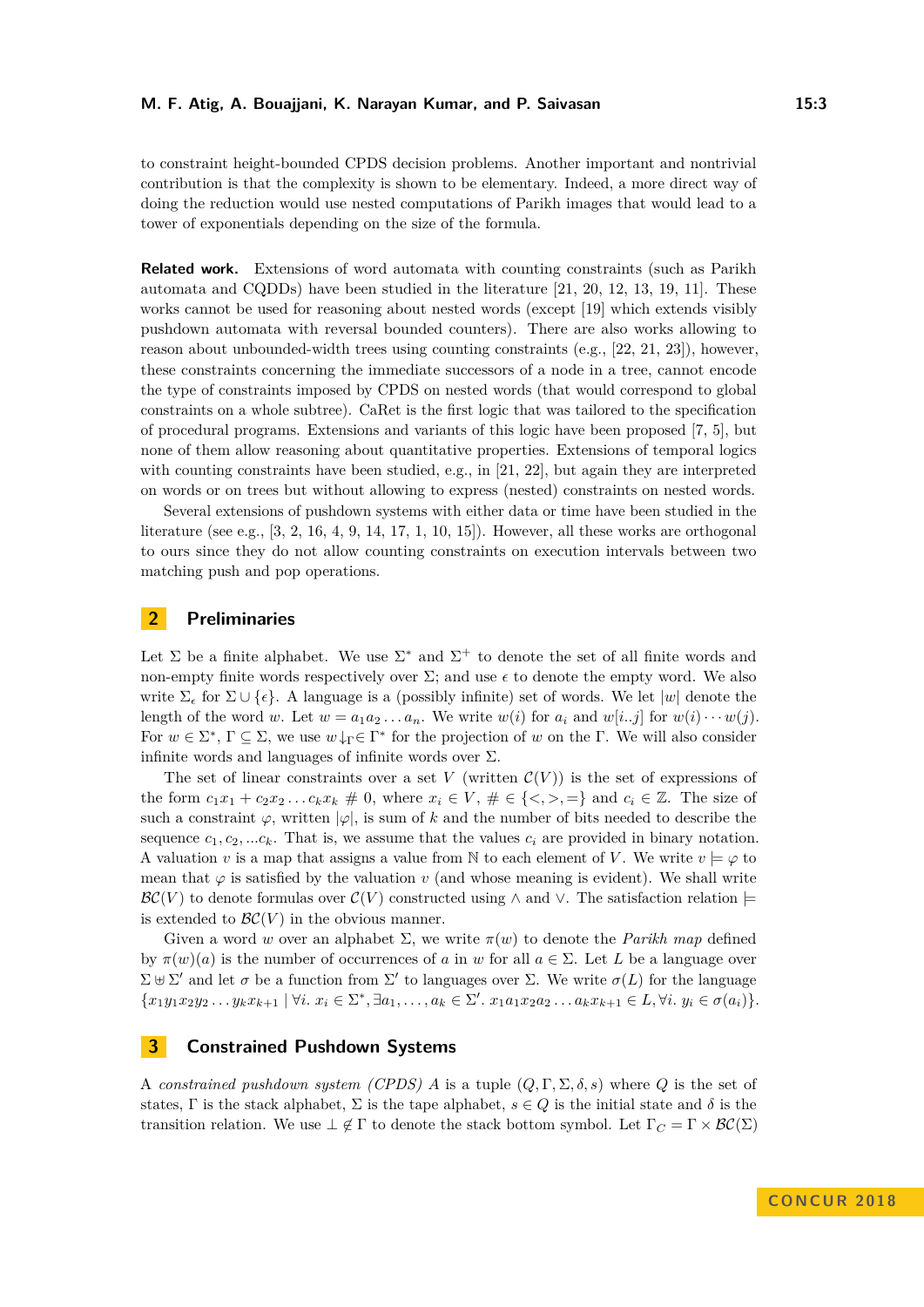#### **15:4 Verifying Quantitative Temporal Properties of Procedural Programs**

and  $\Gamma_e = \Gamma \cup \Gamma_C$ . The transition set  $\delta$  is a subset of  $Q \times \mathcal{SO} \times \Sigma \times Q$  where  $\mathcal{SO}$  is the set of stack operations given by  $\{push(X), pop(X), Y?$ , int  $| X \in \Gamma_e, Y \in \Gamma \cup \{\perp\}\}\.$  The operation  $push(X)$  pushes X, with  $X \in \Gamma_e$ , on to the stack. The operation  $pop(X)$  removes such an *X* from the stack. The *Y* ? operation checks if the current top of stack is either *Y* or in  ${Y} \times BC(\Sigma)$ . Finally, the operation *int* is an internal action (i.e., independent of the stack). Thus, CPDS are PDS enriched with the ability to add constraints to stack symbols.

A configuration of the CPDS *A* is a pair  $(q, \gamma)$  with  $q \in Q$  and  $\gamma \in \Gamma_e^* \bot$ . The *initial configuration* is the pair  $(s, \perp)$ . The transition relation  $\stackrel{\tau}{\longrightarrow}_A$ , with  $\tau \in \delta$ , on the set of configurations is defined as follows: (1) if  $\tau = (q, a, int, q')$  then  $(q, \gamma) \stackrel{\tau}{\longrightarrow}_A (q', \gamma)$  (Internal move), (2) if  $\tau = (q, a, push(X), q')$  then  $(q, \gamma) \rightarrow_A (q', X\gamma)$  (Push), (3) if  $\tau = (q, a, pop(X), q')$  then  $(q, X\gamma) \xrightarrow{\tau} A(q', \gamma)$  (Pop), and (4) if  $\tau = (q, a, Y', q')$  then  $(q, X\gamma) \xrightarrow{\tau} A(q', X\gamma)$  if  $X = Y$  or  $X \in \{Y\} \times \mathcal{BC}(\Sigma)$  (Test). We often write  $\rightarrow$  for  $\rightarrow_A$  when *A* is clear from the context.

The transition relation extends naturally to sequences of transitions:  $(q, \gamma) \stackrel{\epsilon}{\rightarrow} (q, \gamma)$  and  $(q, \gamma) \xrightarrow{\sigma, \tau} (q', \gamma')$  if there is  $(q'', \gamma'')$  such that  $(q, \gamma) \xrightarrow{\sigma} (q'', \gamma'')$  and  $(q'', \gamma'') \xrightarrow{\tau} (q', \gamma')$ . We call this an unconstrained run on the sequence of transitions  $\sigma$ . Given two unconstrained runs  $\rho_1 = (q, \gamma) \xrightarrow{\sigma_1} (q', \gamma')$  and  $\rho_2 = (q', \gamma') \xrightarrow{\sigma_2} (q'', \gamma'')$ , the concatenation  $\rho_1 \rho_2$  denotes the unique run  $(q, \gamma) \xrightarrow{\sigma_1 \cdot \sigma_2} (q'', \gamma'')$ .

Let  $\rho := (q_0, \gamma_0) \xrightarrow{\tau_1} (q_1, \gamma_1) \dots, (q_{i-1}, \gamma_{i-1}) \xrightarrow{\tau_i} (q_i, \gamma_i) \dots \xrightarrow{\tau_n} (q_n, \gamma_n)$  be an unconstrained run. We define a binary relation  $\sim$  on positions in  $\rho$  as follows: *i*  $\sim$  *j* then the *i*th transition is a push and the symbol pushed in this transition is popped by the *j*th transition. Formally  $i \sim j$  if  $0 < i < j \leq n$  and further  $\tau_i = (q_{i-1}, a_i, push(X), q_i)$ ,  $\tau_j = (q_{j-1}, a_j, pop(X), q_j)$ , for each  $i \leq k < j$ ,  $\gamma_i = X\gamma_{i-1}$  is a suffix of  $\gamma_k$  and  $\gamma_j = \gamma_{i-1}$ .

Clearly, if  $i \sim j$  and  $i' \sim j$  then  $i = i'$  and if  $i \sim j$  and  $i \sim j'$  then  $j = j'$ . We note that that if  $\gamma_0$  is a suffix of  $\gamma_k$  for each  $0 \leq k \leq n$  then for any pop transition, say *j*, there is a unique *i* such that  $i \sim j$ . In particular, this is true whenever  $\gamma_0 = \bot$ .

We are now in a position to define the *constrained runs* (or simply *runs*) of the CPDS A. An unconstrained run  $\rho = (q_0, \gamma_0) \frac{\tau_1}{\tau_1} (q_1, \gamma_1) \dots (q_{k-1}, \gamma_{k-1}) \frac{\tau_k}{\tau_k} (q_k, \gamma_k) \dots \frac{\tau_n}{\tau_n} (q_n, \gamma_n)$ with  $\tau_k = (q_{k-1}, a_k, op_k, q_k)$  is a constrained run if for every transition of the form  $\tau_j =$  $(q_{j-1}, a_j, pop(Y, \varphi), q_j)$  and  $i \in \mathcal{j}$ , we have  $\pi(a_i \dots a_j) \models \varphi$ . Pushing a stack symbol of the form  $(Y, \varphi)$  enforces the requirement that the sequence of letters read from this transition upto the transition that pops this symbol from the stack satisfies the constraint  $\varphi$ . However, observe that constraints that are pushed on to the stack but not popped along the run do not place any requirements. In what follows, we shall write *run* to mean *constrained run*.

We also write  $(q, \gamma) \xrightarrow{a, op} (q', \gamma')$  if there is a transition  $\tau = (q, a, op, q')$  and  $(q, \gamma) \xrightarrow{\tau} (q', \gamma')$ as this simplifies notation at many places. We write  $(q, \gamma) \stackrel{w}{\longrightarrow} (q', \gamma')$  if either  $w = \epsilon$ , *q* = *q*' and *γ* = *γ*' or *w* = *a*<sub>1</sub>*a*<sub>2</sub>...*a*<sub>k</sub>, *k* ≥ 1, with *a*<sub>*i*</sub> ∈  $\Sigma$ <sub>*c*</sub> for 1 ≤ *i* ≤ *k*, and further we can find configurations  $(q_i, \gamma_i)$  and operations  $op_i$ ,  $0 \leq i \leq k$ , such that  $(q,\gamma)=(q_0,\gamma_0)\frac{a_1,\rho p_1}{\gamma}(q_1,\gamma_1)\cdots(q_{k-1},\gamma_{k-1})\frac{a_k,\rho p_k}{\gamma}(q_k,\gamma_k)=(q',\gamma')$  is a run. We write  $(q, \gamma) \stackrel{*}{\rightarrow} (q', \gamma')$  to mean that there is some *w* with  $(q, \gamma) \stackrel{w}{\rightarrow} (q', \gamma')$ .

Our aim is to study the *reachability problem* for CPDS. That is, given a CPDS *A* and a state  $q \in Q$ , determine whether there is a run  $(s, \perp) \stackrel{*}{\rightarrow} (q, \gamma)$ . We will also consider the *repeated reachability problem*, where the aim is to determine if there is an infinite run  $(s, \perp) \stackrel{*}{\longrightarrow} (q, \gamma_1) \stackrel{*}{\longrightarrow} (q, \gamma_2) \ldots$  that visits the state *q* infinitely often.

We may equip a CPDS  $A = (Q, \Gamma, \Sigma, \delta, s)$  with a set of accepting states  $F \subseteq Q$  to obtain a constrained pushdown automaton (CPDA)  $A' = (Q, \Gamma, \Sigma, \delta, s, F)$ . The language,  $\mathcal{L}(A)$ , accepted by *A'* is defined naturally as  $\{w \in \Sigma^* \mid (s, \bot) \stackrel{w}{\longrightarrow} (q, \gamma), q \in F\}$ . Clearly, the language emptiness problem for CPDAs is equivalent to the reachability problem for CPDS.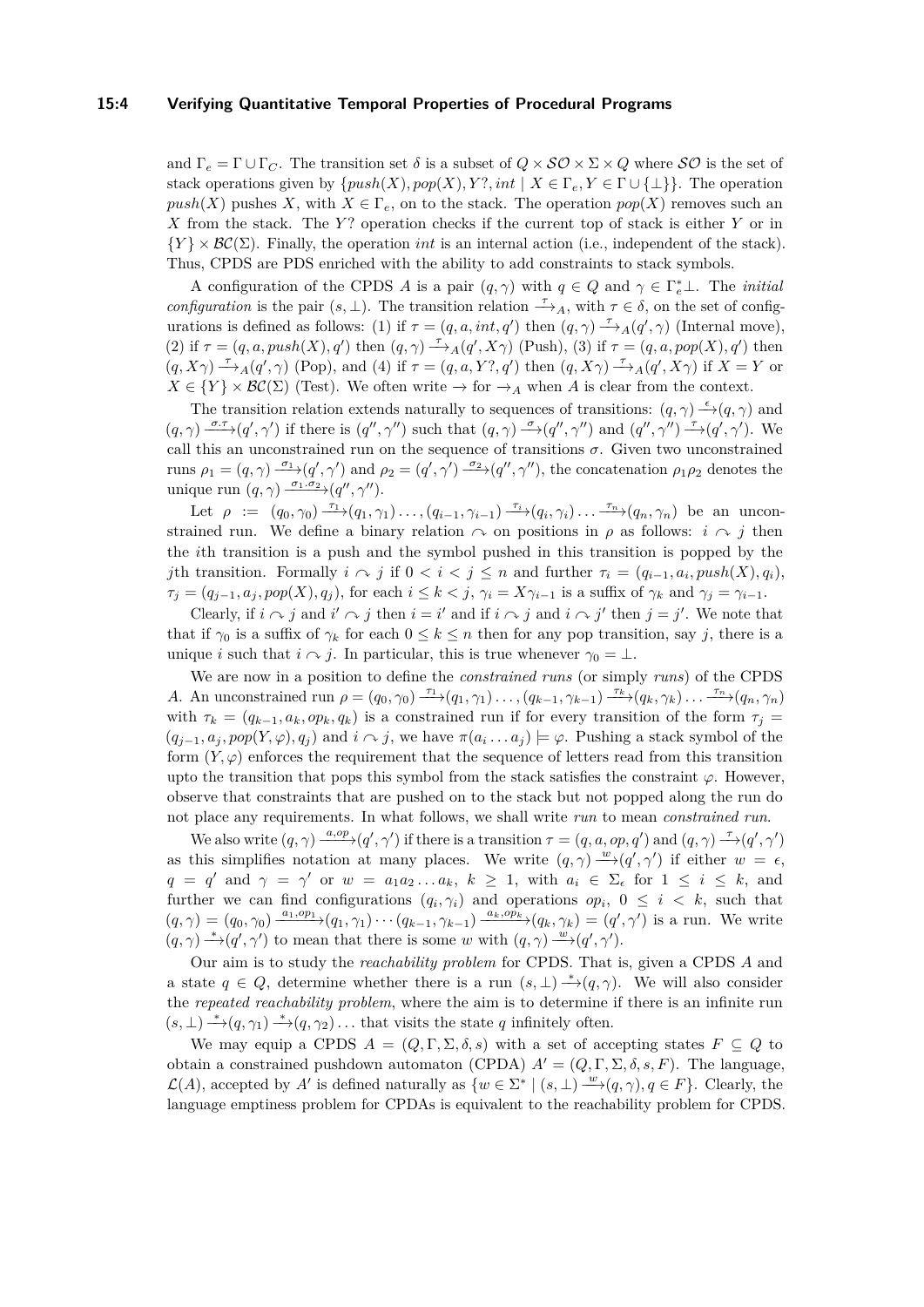The CPDA model is quite expressive as indicated by the following examples.

- $L_1 = \{a^n b^m c^n d^m \mid n, m \ge 0\}$ . Not a CFL, but recognized by Parikh Automata [\[20,](#page-16-2) [12\]](#page-15-1).
- $L_2 = \{w \# w^R \mid w \in \{a, b\}^*, |\pi(w)(a) = \pi(w)(b)\}.$  Not a CFL, not recognized by Parikh Automata, recognized by Parikh Pushdown Automata [\[20,](#page-16-2) [21\]](#page-16-1)
- $L_1^*, L_2^*$ . Unlikely to be recognizable by Parikh Pushdown Automata.
- $L^0 = \{w \in \{a_0, b_0\}^* \mid \pi(w)(a_0) = \pi(w)(b_0)\}\$
- $L^{i+1} = \{ w \in (a_{i+1}L^i + b_{i+1}L^i)^* \mid \pi(w)(a_{i+1}) = \pi(w)(b_{i+1}) \}.$

The automaton for  $L^i$  stores upto  $i+1$  constraints at any point in the stack. Automata for  $L_1, L_2, L_1^*$  and  $L_2^*$  store at most one.

# **4 Visibly Pushdown Systems**

Visibly Pushdown Systems (VPDS) [\[7\]](#page-15-4) are natural formal model of procedural programs.

Formally, a VPDS is a PDS whose alphabet  $\Sigma = \Sigma_{\perp} \cup \Sigma_{\uparrow} \cup \Sigma_{L}$  and any transition on a letter from  $\Sigma_{\downarrow}$  must push a value on the stack, any transition on  $\Sigma_{\uparrow}$  must pop a value from the stack and any transition on a letter from  $\Sigma_L$  must be an internal move or a test. Transitions on  $\epsilon$  must also be internal or test moves and hence leave the stack unchanged. VPDSs have been extensively studied in literature and have several advantages over PDSs [\[7\]](#page-15-4). They enjoy a host of other algorithmic and language theoretic properties: the class of languages definable in the model is effectively closed under boolean operations, emptiness and universality are decidable.

We shall work with a specific variety of visible alphabets which makes explicit the set of procedures involved. Let ∆ be a set of letters and Π be a set of *procedures*. The visible alphabet  $\Sigma(\Delta,\Pi)$  is given by  $\Sigma_{\perp} = \Delta \times \{call(P) : P \in \Pi\}$ ,  $\Sigma_{\uparrow} = \Delta \times \{ret(P) : P \in \Pi\}$  and  $\Sigma_L = \Delta \times \{int$ . The words over such an alphabet that constitute behaviours of VPDSs have a particular form and we describe that now. A word  $\sigma$  over  $\Sigma_{\downarrow} \cup \Sigma_{\uparrow} \cup \Sigma_L$  is well-nested if (1) for each prefix  $\sigma'$  of  $\sigma$ ,  $|\sigma' \downarrow \Sigma_{\downarrow}| \geq |\sigma' \downarrow \Sigma_{\uparrow}|$ , and (2) if  $\sigma(i) = (c, \text{call}(P)), \sigma(j) = (c', \text{ret}(P'))$ with  $|\sigma[i..j] \downarrow \Sigma_{\downarrow}| = |\sigma[i..j] \downarrow \Sigma_{\uparrow}|$  then  $P = P'$ . In addition if  $\sigma$  is finite and has the same number of letters from  $\Sigma_{\downarrow}$  and  $\Sigma_{\uparrow}$  then we say it is a *complete well-nested word*.

We shall overload the symbol  $\sim$  and write  $i \sim j$  for positions *i, j* in a well-nested word  $\sigma$  if  $\sigma(i) = (c, \text{call}(P)), \sigma(j) = (c', \text{ret}(P))$  with  $|\sigma[i..j] \downarrow \Sigma_{\downarrow}| = |\sigma[i..j] \downarrow \Sigma_{\uparrow}|$ . It captures the call-return relationship. We shall also write  $i \nightharpoonup_{P} j$  to explicitly indicate the associated procedure. Clearly if  $i \sim j$  and  $i' \sim j'$  then either the intervals  $[i, j]$  and  $[i', j']$  are completely disjoint or one is contained in the other. If  $i \nightharpoonup p j$  and  $[i, j]$  is not contained in any interval  $[i', j']$  with  $i' \cap p$  *j'* then we say that  $[i, j]$  is an *outermost* call to *P* in  $\sigma$ .

For any well-nested word  $\sigma$ , we define the map  $\pi_{Pr}(\sigma)$  from  $\Pi \cup {\{\perp\}}$  to N as follows: (1)  $\pi_{Pr}(\sigma)(\perp) = |\sigma|$ , (2)  $\pi_{Pr}(\sigma)(P) = \sum\{j - i + 1 \mid [i, j] \text{ is an outermost call of } P \text{ in } \sigma\}.$  The function  $\pi_{Pr}(\sigma)(P)$  computes the total length of all the outermost calls to the procedure P while  $\pi_{Pr}(\sigma)(\perp)$  reports the length of  $\sigma$ . Notice that any word read by a VPDS along a run will be a well-nested word.

# **5 A Quantitative Extension of CaReT**

We introduce in this section an extension of CaRet [\[6\]](#page-15-0) which permits us to reason about quantitative properties of VPDSs using constraint formulas.

Let  $AP$  be a set of atomic propositions, and let  $\Pi$  be a finite set of procedure names. Then, we let  $Prop = 2^{AP} \cup \{call(P), ret(P) : P \in \Pi \}$ . We use  $p, p_1, p_2, \ldots$  to refer to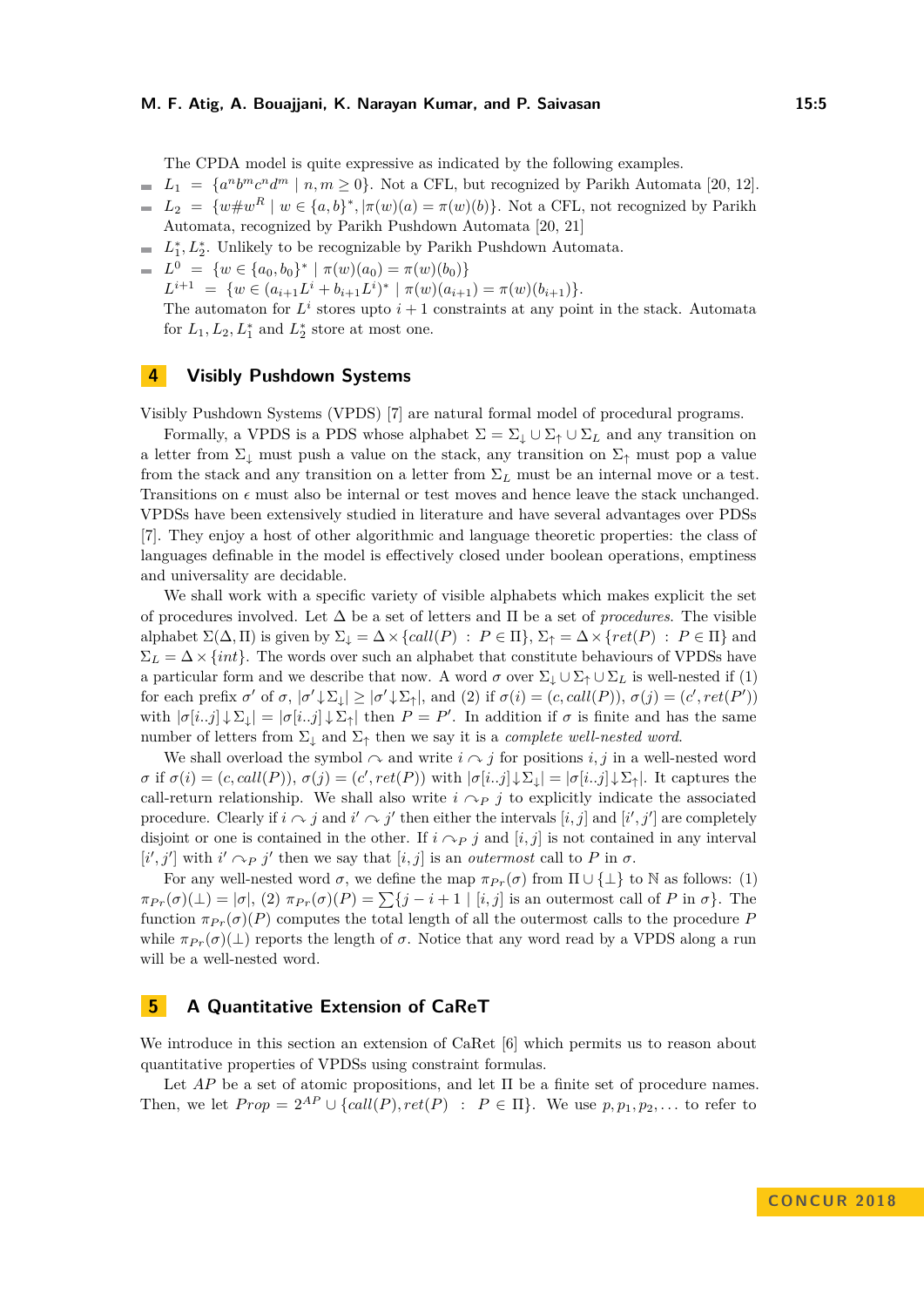#### **15:6 Verifying Quantitative Temporal Properties of Procedural Programs**

elements of *Prop* and *P*,  $P'$ , ... to refer to procedures in  $\Pi$ . We use  $f, f_1, f_2, \ldots$  to refer to constraint formulas in  $\mathcal{BC}(\Pi \cup \{\bot\})$ . Formulas of *QCaRet* are given by the following syntax.

$$
\varphi\ ::=\ p\,|\,\neg\varphi\,|\,\varphi\vee\varphi\,|\,\bigcirc^g\varphi\,|\,\bigcirc^a\varphi\,|\,\bigcirc^c\varphi\,|\,\varphi\,\mathcal{U}^g\varphi\,|\,\varphi\,\mathcal{U}^a\varphi\,|\,\varphi\,\mathcal{U}^c\varphi\,|\,W_f(\varphi)
$$

The logic CaReT is the sub-logic without the  $W_f$  operator. As with CaReT, the formulas are interpreted over well-nested words, both finite and infinite, over a visible alphabet, in this case  $\Sigma(AP,\Pi)$  where  $\Sigma_{\downarrow} = 2^{AP} \times \{call(P) : P \in \Pi\}, \Sigma_{\uparrow} = 2^{AP} \times \{ret(P) : P \in \Pi\}$ and  $\Sigma_L = 2^{AP} \times \{int\}$ . For any well-nested word  $\sigma$  and position *i*, we define three different notions of successors as follows: (1)  $suc_g(i)$  is  $i+1$  if  $|\sigma| > i$  and  $\perp$  (to denote undefined) otherwise. (2)  $suc_a(i) = suc_g(i)$  if  $\sigma(i) \notin \Sigma_{\downarrow}$ ,  $suc_a(i) = j$  if  $\sigma(i) \in \Sigma_{\downarrow}$  and  $i \sim j$ , and  $suc_a(i) = \perp$  otherwise. (3)  $suc_c(i) = j$  if *j* is the largest number less than *i* for which there is a *k* with  $j \sim k$  and  $i \leq k$ .  $suc_c(i) = \perp$  if no such j exists. With all this we can define the semantics of the formulas w.r.t any well-nested word  $\sigma$  and any position *i* in  $\sigma$ :

$$
(\sigma, i) \models p \quad \text{iff} \quad \sigma(i) = (c, C), \ p \in c \cup \{C\}
$$
  
\n
$$
(\sigma, i) \models \neg \varphi \quad \text{iff} \quad (\sigma, i) \not\models \varphi
$$
  
\n
$$
(\sigma, i) \models \varphi_1 \lor \varphi_2 \quad \text{iff} \quad (\sigma, i) \models \varphi_1 \text{ or } (\sigma, i) \models \varphi_2
$$
  
\n
$$
(\sigma, i) \models \bigcirc^x \varphi \quad \text{iff} \quad suc_x(i) \neq \bot \text{ and } (\sigma, suc_x(i)) \models \varphi \text{ for } x \in \{a, c, g\}
$$
  
\n
$$
(\sigma, i) \models \varphi_1 U^x \varphi_2 \quad \text{iff} \quad \exists n. \exists i_0, i_1, \dots, i_n. i_0 = i \text{ and}
$$
  
\n
$$
\forall k. 0 \leq k < n \text{ implies } (suc_x(i_k) = i_{k+1} \text{ and } (\sigma, i_k) \models \varphi_1)
$$
  
\nand 
$$
(\sigma, i_n) \models \varphi_2
$$
  
\n
$$
(\sigma, i) \models W_f(\varphi) \quad \text{iff} \quad \exists j. i \land j \text{ and } [i, j] \text{ is an outermost call in } \sigma \text{ and}
$$
  
\n
$$
\pi_{Pr}(\sigma[i+1, j-1]) \models f \text{ and } (\sigma[i+1, j-1], 1) \models \varphi
$$

We say that  $\sigma \models \varphi$  if  $(\sigma, 1) \models \varphi$ . We define the finite and infinite word languages defined by  $\varphi: \mathcal{L}(\varphi) = {\sigma | \sigma \models \varphi, |\sigma| < \infty}$  and  $\mathcal{L}(\varphi) = {\sigma | \sigma \models \varphi, |\sigma| = \infty}.$ 

In addition to properties expressible in CaRet, QCaRet allows to express (nested) quantitative constraints. Below are few examples of such QCaRet formulas (here  $\Diamond^x(\Psi) =$  True  $\mathcal{U}^x \Psi$ and  $\Box^x(\Psi) = \neg \Diamond^x(\neg \Psi)$  ):

*For every outermost invocation of P, the time spent in executing outermost invocations to Q is less than* 20% *of the total execution time*.

$$
\Box^g(call(P) \wedge W_{\text{True}} \Rightarrow W_{(5Q \le \perp)} \text{True})
$$

*For every outermost procedure execution interval where the cumulated time of executing*  $\blacksquare$ *Q is lower than half of the total execution time, the execution time of Q is less than the cumulated execution time of P in that same procedure interval execution, and there must be one invocation to Q in that interval that takes more that 5 time units*

$$
\Box^g \big( W_{2Q \leq \perp} \text{True} \Rightarrow \big( W_{Q \leq P} (\Diamond^g (call(Q) \land W_{\perp > \dots} \text{True})) \big) \big)
$$

For the logic CaReT obtained by omitting the  $W_f$  operator, it is known from [\[6,](#page-15-0) [5\]](#page-15-5) that these languages are languages of Visibly Pushdown Automata (VPA) and Büchi Visibly Pushdown Automata (BVPA) respectively.

We investigate in the next sections the translation of QCaRet to (a visible version of) CPDSs. In [\[5\]](#page-15-5), "qualitative" extensions of CaRet have been defined. We can extend them to quantitative versions in the same way as we did above by adding the operator  $W_f$ . The approach we will present in the rest of the paper can be applied in the same way to these extensions, and the results concerning decidability of the satisfiability and model checking problems and their complexity can be obtained for them in a similar way.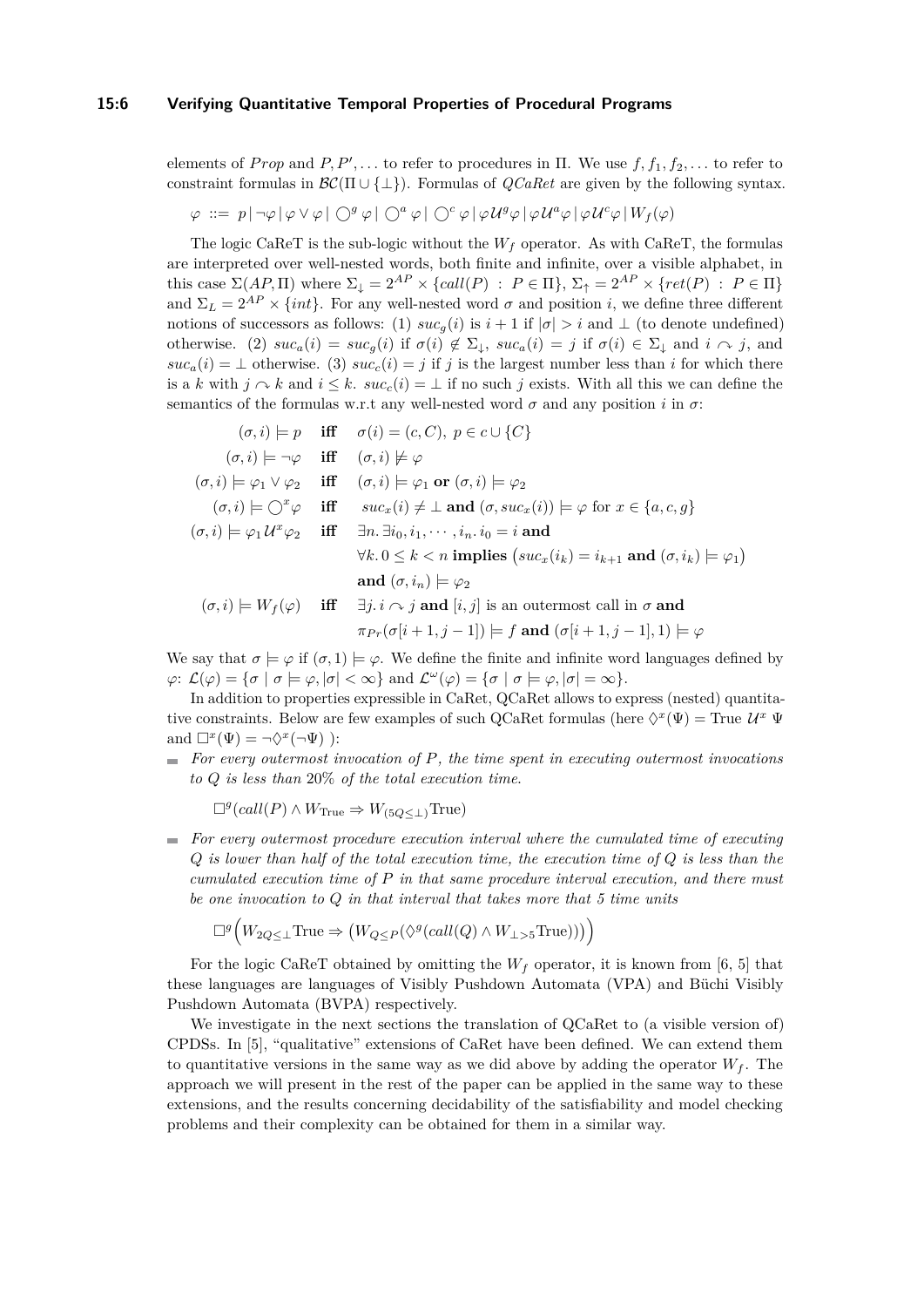# **6 Reachability/Emptiness for CPDAs**

In this section we shall examine the reachability problem for CPDSs (equivalently, the language emptiness problem for CPDAs). While the general problem is undecidable, we identify an interesting decidable under-approximation which provides an important tool in proving the decidability of QCaReT.

### **6.1 Undecidability of Reachability**

In this section, we show that the reachability problem for CPDSs is undecidable, infact it is possible to simulate the runs of a 2 Counter Machine (2CM) using a CPDA over the alphabet  $\Sigma = \{inc_1, inc_2, dec_1, dec_2, z_1, z_2\}$ .  $\Sigma$  also also serves as its stack alphabet. The simulation proceeds in two phases. In the first, the CPDA guesses the sequence of transitions used in an accepting run of the 2CM, in reverse order, and pushes corresponding counter operations on the stack. While doing so, it also conjoins constraints with the decrements and test for zeros as follows: to simulating a decrement transition by counter  $i$  it pushes  $(dec_i, (inc_i \geq -dec_i))$  and to simulate a test for zero on counter *i* it pushes  $(z_i, (inc_i = dec_i))$ where  $i \in \{1, 2\}$ . This entire phase is executed without reading any input. For the guessed sequence of transitions (in reverse) to constitute an accepting run, we need to verify that the counters remained positive throughout the run and that all zero tests were successful. This is done in the second phase, where it repeatedly pops its stack and reads the same letter from the input tape till it reaches the empty stack and accepts if it does. The second phase processes operations of guessed accepting run in the correct order, and it is easy to see that the constraints inserted into the stack ensure that every zero test was indeed successful and none of the decrements resulted in a negative value for the counter, thus verifying the validity of the guessed run. This gives us the following theorem.

► **Theorem 1.** *The language emptiness problem for CPDAs (reachability problem for CPDS) is undecidable.*

# **6.2 Technical Preliminaries**

Before we proceed to the under-approximation we introduce some notations and prove an useful technical lemma. Let  $A = (Q, \Gamma, \Sigma, \delta, s)$  be an CPDS. We say that a run  $(q_0, \gamma_0) \xrightarrow{\tau_1} (q_1, \gamma_1) \dots, (q_{i-1}, \gamma_{i-1}) \xrightarrow{\tau_i} (q_i, \gamma_i) \dots \xrightarrow{\tau_n} (q_n, \gamma_n)$  is a weak X-run,  $X \in \Gamma_e \cup \{\perp\},$ if there is a *γ* such that  $\gamma_0 = X\gamma$  and for each  $0 \leq i \leq n$ ,  $\gamma_i = \gamma'_i X\gamma$ , that is,  $X\gamma$  is a suffix of the stack contents of each configuration. In this case, for any  $\gamma'$ , the following run  $(q_0, X\gamma') \stackrel{\tau_1}{\longrightarrow} (q_1, \gamma'_1 X\gamma') \dots, (q_{i-1}, \gamma'_{i-1} X\gamma') \stackrel{\tau_i}{\longrightarrow} (q_i, \gamma'_i X\gamma') \dots \stackrel{\tau_n}{\longrightarrow} (q_n, \gamma'_n X\gamma')$  is also a weak *X*-run, where  $\gamma'_i X \gamma = \gamma_i$ ,  $1 \leq i \leq n$ . Thus, we may say there is a weak *X* run from  $(q_0, X)$  to  $(q_n, X)$  to mean that there is such a run, without being specific about  $\gamma$ . We call such a run a *weak X-run from*  $q_0$  *to*  $q_n$ . Further, if  $\gamma_n = X\gamma = \gamma_0$  we say call it an *X*-run.

We let  $\mathcal{L}_{q,q'}^X(A)$ ,  $q,q' \in Q$ , be the set of words *w* such that there is a weak *X*-run from *q* to *q'* on *w*. A CPDA for  $\mathcal{L}_{q,q'}^{X}(A)$  can be constructed easily from *A*. The desired automaton  $A_{q,q'}^X$  is  $(Q, \Sigma, \Gamma, \delta_{q,q'}^X, q, \{q'\})$  where  $\delta_{q,q'}^X = \delta \setminus \{(r, c, O, r') \mid O = (2 \bot)\} \cup \{(r, c, (2 \bot), r') \mid \delta_{q,q'}^X = \delta \setminus \{(r, c, O, r') \mid \delta_{q,q'}^X = \delta_{q,q'}^X\}$  $(r, c, (?X), r') \in \delta$ . It treats  $\perp$  as the symbol *X* for tests, never pops this "*X*" and never succeeds on a test for ⊥. The size of the new automaton is linear in the size of *A*.

Another language of particular interest is the following: Suppose  $X = (Y, \varphi)$  and further that  $\tau = (p, a, push(X), q)$  and  $\tau' = (p', b, pop(X), q')$  are transitions involving the push and pop of the same symbol. Then, we let  $\mathcal{L}^{X}_{\tau,\tau'}(A)$  be  $\{w = a.y.b\, \mid \text{ there is an } X\text{-run on } y \text{ from } q$ to  $p'$ . This identifies the languages of words recognized by runs consisting of  $\tau$ , followed by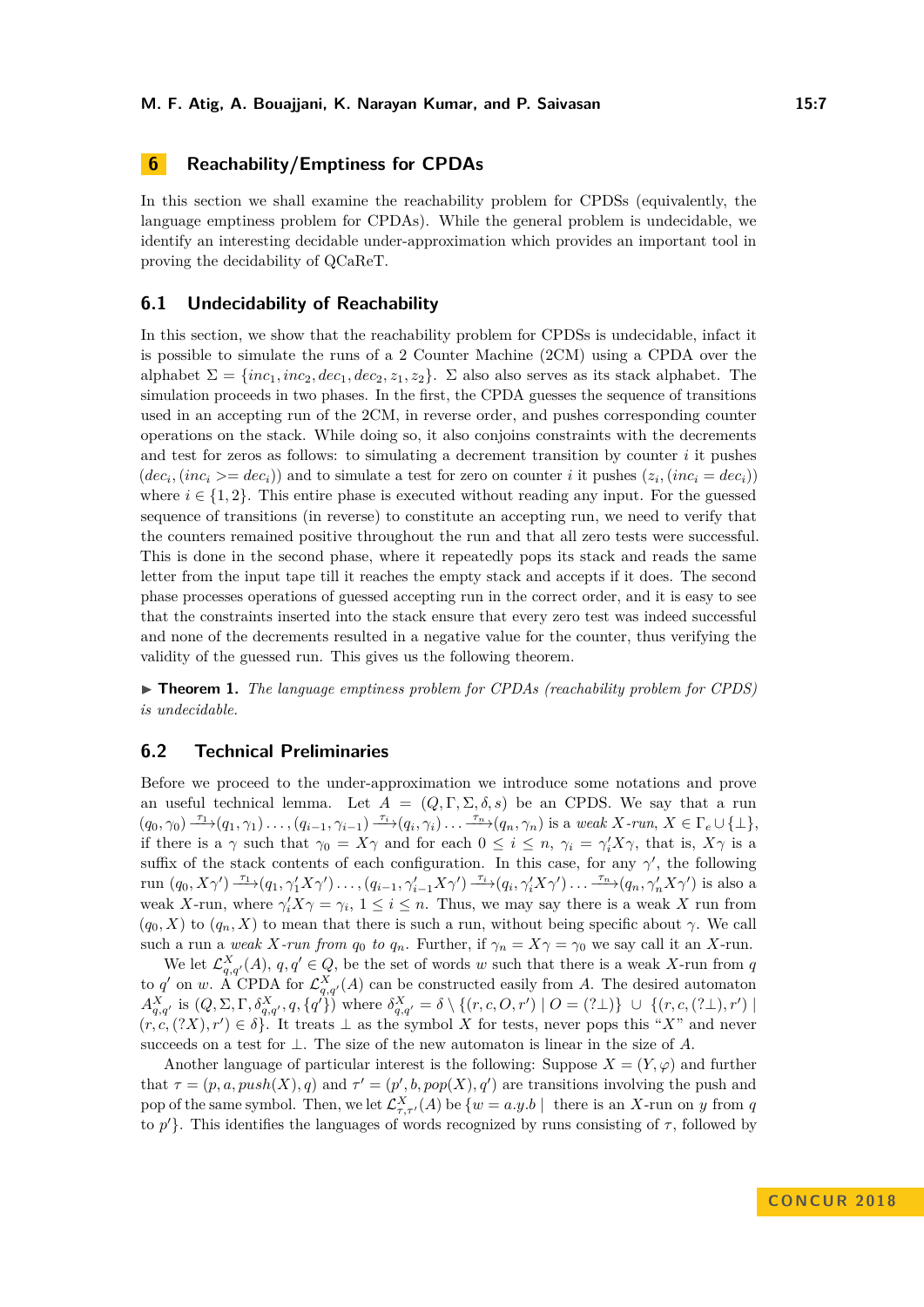#### **15:8 Verifying Quantitative Temporal Properties of Procedural Programs**

an *X*-run from *q* to *p*<sup>'</sup>, followed by  $\tau'$ . Please note that we use *X*-runs and not weak *X*-runs here. Finally, observe that this definition does not require that  $\varphi$  is satisfied by  $\pi($ *ayb*) (while the constraints along the run on *y* are enforced). This language is accepted by the CPDA  $A^X_{\tau,\tau'} = (Q \cup \{s_a, t_b\}, \Sigma, \Gamma, \delta^X_{\tau,\tau'}, s_a, \{t_b\})$  where  $\delta^X_{\tau,\tau'} = \{(s_a, a, int, q), (q', b, \perp, 1, t_b)\} \cup \delta \setminus$  $\{(r, c, 0, r') \mid 0 = (? \bot)\} \cup \{(r, c, (? \bot), r') \mid (r, c, (?X), r') \in \delta\}.$  The size of this automaton is linear in the size of *A*. To summarize,

► **Lemma 2.** Let  $A = be$  a CPDS and let  $X \in \Gamma_e$ . Then for any  $q, q' \in Q$ , the language  $\mathcal{L}_{q,q'}^{X}(A)$  is recognized by a CPDA  $A_{q,q'}^{X}$  whose size is linear in A. Further, for any  $X =$  $(Y,\varphi) \in \Gamma_C$  and  $\tau = (p,a, push(X), q), \tau' = (p', b, pop(X), q') \in \delta$ , the language  $\mathcal{L}^{X}_{\tau,\tau'}(A)$  is *recognized by a CPDA*  $A^X_{\tau,\tau}$  *whose size is linear in A*.

# **6.3 Constraint height Bounded CPDAs**

The *constraint height* of a configuration  $(q, \gamma)$  is defined by  $|\gamma \downarrow_{\Gamma \times C(\Sigma)}|$  (i.e., the number of constraint symbols in the stack). The constraint height of a finite run  $\rho$  is the maximum of the constraint heights of the configurations visited along *ρ*. The constraint height of an infinite run is defined similarly, with  $\infty$  acting as the upper bound of the set of all integers.

For any CPDS *A*, we say that a state *q* is *K constraint height reachable* (or *K-reachable* for the sake of succinctness) if there is a run  $(s, \perp) \rightarrow^* (q, \gamma)$  whose constraint height is bounded by *K*. The *K*-reachability problem is to determine if there is such a run. Similarly, for any CPDA *A*,  $\mathcal{L}_K(A)$  is the set of all words accepted by runs with constraint height bounded by *K*. Note that all the example languages listed at the end of Section [3](#page-2-0) are constraint height bounded.

When  $K = 0$  we are effectively left with the pushdown system obtained by removing all the transitions involving constraints. Thus, 0-reachability is clearly decidable. Our main technical result is that the *K*-reachability problem for CPDS (or equivalently, the emptiness of  $\mathcal{L}_K(A)$  for CPDAs) is decidable for any  $K \geq 0$ . Our proof of decidability establishes a stronger property as stated in the following theorem:

<span id="page-7-0"></span> $▶$  **Theorem 3.** *Let A be a CPDA and let*  $K ∈ ℕ$ *. Then,*  $π(\mathcal{L}_K(A))$  *is effectively semilinear and a finite-state automaton M with the same Parikh image can be computed in* 2*-*EXPTIME*.*

The rest of this section is devoted to the proof of this theorem. As a first step, we recall the Parikh's Theorem which states that the language of a pushdown automaton *A* can be simulated by a Nondeterministic Finite Automaton (NFA) upto Parikh-image equivalence.

<span id="page-7-1"></span> $\blacktriangleright$  **Lemma 4** ([\[18\]](#page-16-9)). Let A be a pushdown automaton. We can construct an NFA M such that  $\pi(\mathcal{L}(M)) = {\pi(w) | w \in \mathcal{L}(A)}$  *and the size of M is bounded by*  $2^{p(|A|)}$  *for a polynomial p.* 

We now make use of a result from [\[8\]](#page-15-13) to extend this to CPDAs.

<span id="page-7-2"></span>**Lemma 5.** *Let M be an NFA over*  $\Sigma$  *and*  $\varphi$  *be a formula in*  $\mathcal{BC}(\Sigma)$ *. Then we can construct an NFA M' with size bounded by*  $2^{|\varphi|}.(|M| \cdot 2^{|\varphi|})^{|\Sigma|^{d,k}}$  *for some constant d, such that*  $\pi(\mathcal{L}(M')) = \pi({w \mid w \in \mathcal{L}(M) \& \pi(w) \models \varphi})$ , and where *k* is the depth of the formula *and hence bounded by*  $|\varphi|$ *.* 

The next lemma lists a couple of simple results about substitutions and Parikh-images.

<span id="page-7-3"></span>**Example 6.** Let L be a language over  $\Sigma \oplus \Sigma'$  and let  $\sigma$  assign a language  $\sigma(a)$  over  $\Sigma$  for *each*  $a \in \Sigma'$ .

**1.** If L' is Parikh-equivalent to L and  $L'_a$  is Parikh-equivalent to  $\sigma(a)$  for each  $a \in \Sigma'$  then,  $\sigma'(L')$ , with  $\sigma'(a) = L'_a$ , is Parikh equivalent to  $\sigma(L)$ .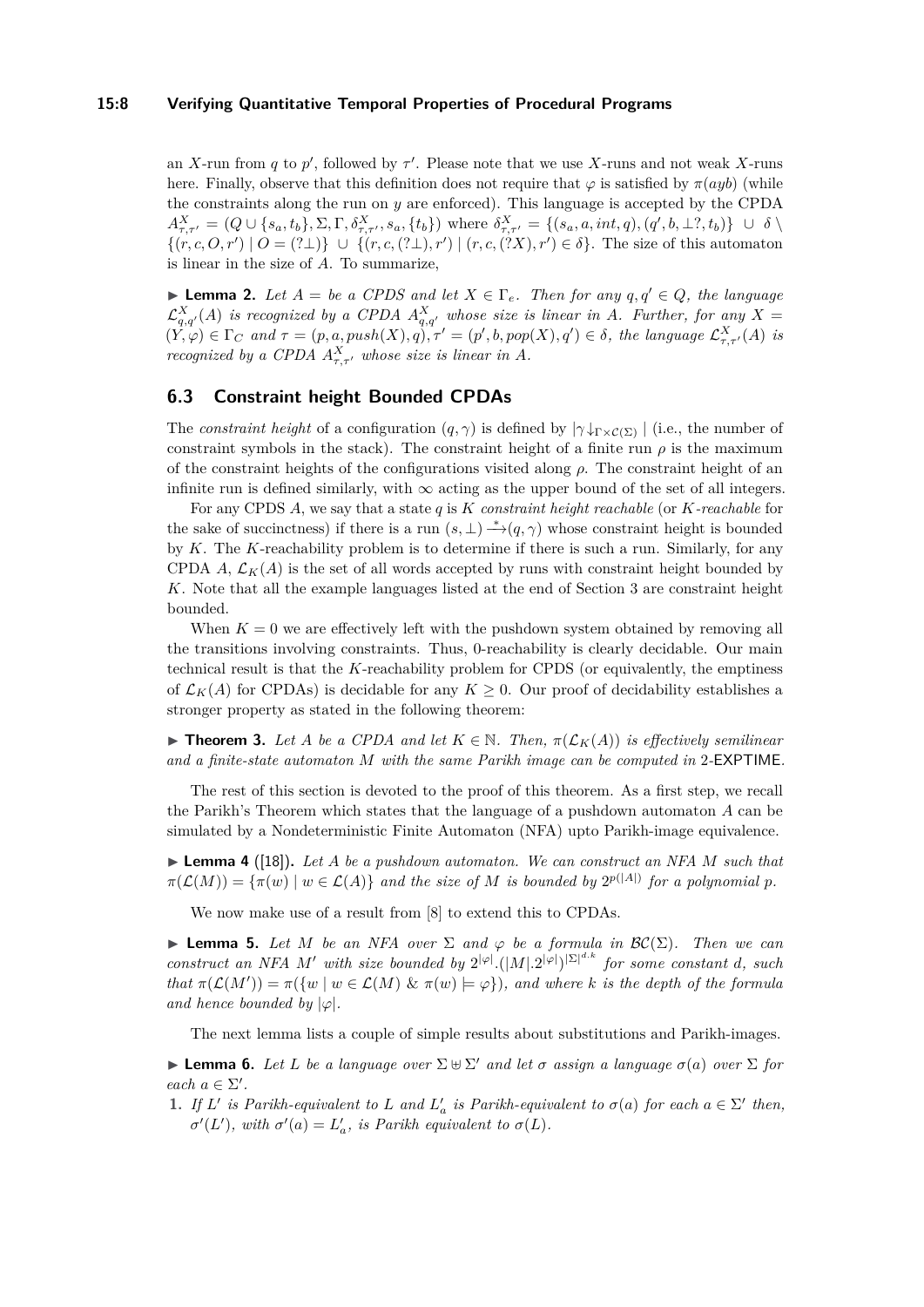**2.** *If M is an NFA for L and*  $M_a$  *is an NFA for*  $\sigma(a)$ *,*  $a \in \Sigma'$ *, then we can obtain an NFA for*  $\sigma(L)$  *by replacing each transition on any letter*  $a \in \Sigma'$  *by a copy of*  $M_a$ *. Thus, there is an NFA for*  $\sigma(L)$  *whose size is bounded by*  $|M|(Max_{a \in \Sigma'}|M_a|)$ .

We now have the technical ingredients in place to address the proof of Theorem [3.](#page-7-0) We begin by observing that, given a CPDA  $A = (Q, \Sigma, \Gamma, \delta, s, F)$  and a number K we can construct an CPDA  $A[K]$  such that  $\mathcal{L}_K(A) = \mathcal{L}_K(A[K]) = \mathcal{L}(A[K])$ . Further,  $A[K]$  faithfully records information regarding the constraint height of the configuration in its control state. This automaton is defined as follows:  $A[K] = (Q \times \{0, 1, \ldots, K\}, \Sigma, \Gamma, \delta^K, (s, K), F \times \{0, 1, \ldots, K\}).$ The transition relation  $\delta^K$  is defined as follows:

 $((q, i), a, push((Y, \varphi)), (q', i-1)) \in \delta^K$  whenever  $(q, a, push((Y, \varphi)), q') \in \delta$  and  $1 \leq i \leq K$  $((q, i), a, pop((Y, \varphi)), (q', i + 1)) \in \delta^K$  whenever  $(q, a, pop((Y, \varphi)), q') \in \delta$  and  $0 \leq i \leq K$  $\blacksquare$ 

 $((q, i), a, O, (q', i)) \in \delta^K$  whenever  $(q, a, O, q') \in \delta$  and *O* does not involve constraints.  $\blacksquare$ The transition relation  $\delta^K$  faithfully simulates  $\delta$ , moves from copy *i* to copy *i* − 1 while pushing a constraint and moves from copy  $i$  to copy  $i + 1$  on popping a constraint. The constraint height of any reachable configuration with control state  $(q, i)$  is therefore  $K - i$ . A state of the form  $(q, 0)$  does not permit pushing any constraint symbol. Also note that, for any  $0 \leq j \leq K$ ,  $\delta^j$  is just  $\delta^K$  restricted to the state space of  $A[j]$   $(Q \times \{0, 1, \ldots, j\})$ .

Our strategy for the proof of Theorem [3](#page-7-0) is the following: We will argue by induction on  $j$ ,  $0 \leq j \leq K$  that for any symbol  $X = (Y, \varphi) \in \Gamma_C$  and any pair of transitions  $\tau, \tau' \in \delta^j \setminus \delta^{j-1}$ which push and pop *X* respectively, we can construct an NFA Parikh-equivalent to  $\mathcal{L}^{X}_{\tau,\tau'}(A[j])$ whose size is bounded by a function  $f(j)$ . We shall then derive an expression bounding  $f(j)$ .  $j \leq K$ . This will form a key ingredient in the proof of Theorem [3.](#page-7-0)

We observe that if  $j = 0$  then there no transitions that push (or pop) symbols  $\Gamma_C$  and hence nothing is to be proved. We take  $f(0) = 1$  (since  $\mathcal{L}^{X}_{\tau,\tau'}(A[0]) = \emptyset$ ).

We proceed inductively as follows: We write *B* for  $A[j]_{\tau,\tau'}^X$  to simplify the notation. We construct a simple pushdown automaton *P* from *B*. This automaton simulates *B* on all transitions other than those that push/pop elements of  $\Gamma_C$ . From any state  $(p, j - 1)$ , instead of executing a push transition of the form  $\mu = ((p, j - 1), c, push((Z, \psi)), (p', j - 2))$  it nondeterministically guesses a corresponding pop transition  $\mu' = ((q, j - 2), d, pop((Z, \psi)), (q', j - 1))$ (which must exist along any accepting run of  $B = A[j]_{\tau,\tau'}^X$  – as the run must return to level *j* before acceptance) and simply *outputs* (i.e. reads from the input tape) a symbol  $(\mu, (Z, \psi), \mu')$ to indicate this guess and changes state to  $(q', j - 1)$ . Thus, this automaton does not need states of the form  $(p, i)$  for  $p \in Q$  and  $i < j - 1$  and it never leaves "level j-1" (except when executing the transitions  $\tau$  and  $\tau'$ ).

Let  $\Sigma_C[j] = \{(\mu, (Z, \psi), \mu') \mid \exists p, p', q, q'. \mu = ((p, j - 1), c, push((Z, \psi)), (p', j - 2)) \text{ and }$  $\mu' = ((q, j - 2), d, pop((Z, \psi)), (q', j - 1))$ . The alphabet of *P* is  $\Sigma \cup \Sigma_C[j]$  and its stack alphabet Γ. Let *s<sup>a</sup>* and *t<sup>b</sup>* be the initial and final states of *B* (recall the definition of  $A[j]_{\tau,\tau'}^X$  from Section [3\)](#page-2-0), with *a* the letter read by  $\tau$  and *b* the letter read by  $\tau'$ . Then,  $P = (\{s_a, t_b\} \cup (Q \times \{j\}), \Sigma \cup \Sigma_C[j], \Gamma, s_a, \Delta, \{t_b\})$  and  $\Delta$  is given by

$$
\delta[j]_{\tau,\tau'}^X \setminus \{ (p,c,O,p') \mid \exists (Z,\psi).O = push((Z,\psi)) \text{ or } O = pop((Z,\psi)) \} \bigcup
$$
  

$$
\{ ((p,j-1), (\mu,(Z,\psi),\mu'), (q',j-1)) \mid \mu = ((p,j-1),c, push((Z,\psi)), (p',j-2)),
$$
  

$$
\mu' = ((q,j-2), d, pop((Z,\psi)), (q',j-1)), \mu, \mu' \in \delta[j]_{\tau,\tau'}^X \}
$$

**Fact 1.** With  $\sigma((\mu,(Z,\psi),\mu')) = \mathcal{L}^{(Z,\psi)}_{\mu,\mu'}(A[j-1]), \ \forall (\mu,(Z,\psi),\mu') \in \Sigma_C[j], \ \mathcal{L}(B) =$  $\sigma(\mathcal{L}(P)).$ 

We now construct an NFA *M<sup>P</sup>* Parikh-equivalent to *P* using Lemma [4.](#page-7-1) Then using the inductive hypothesis we construct, for each pair of transitions  $\mu$ , $\mu'$  that push and pop,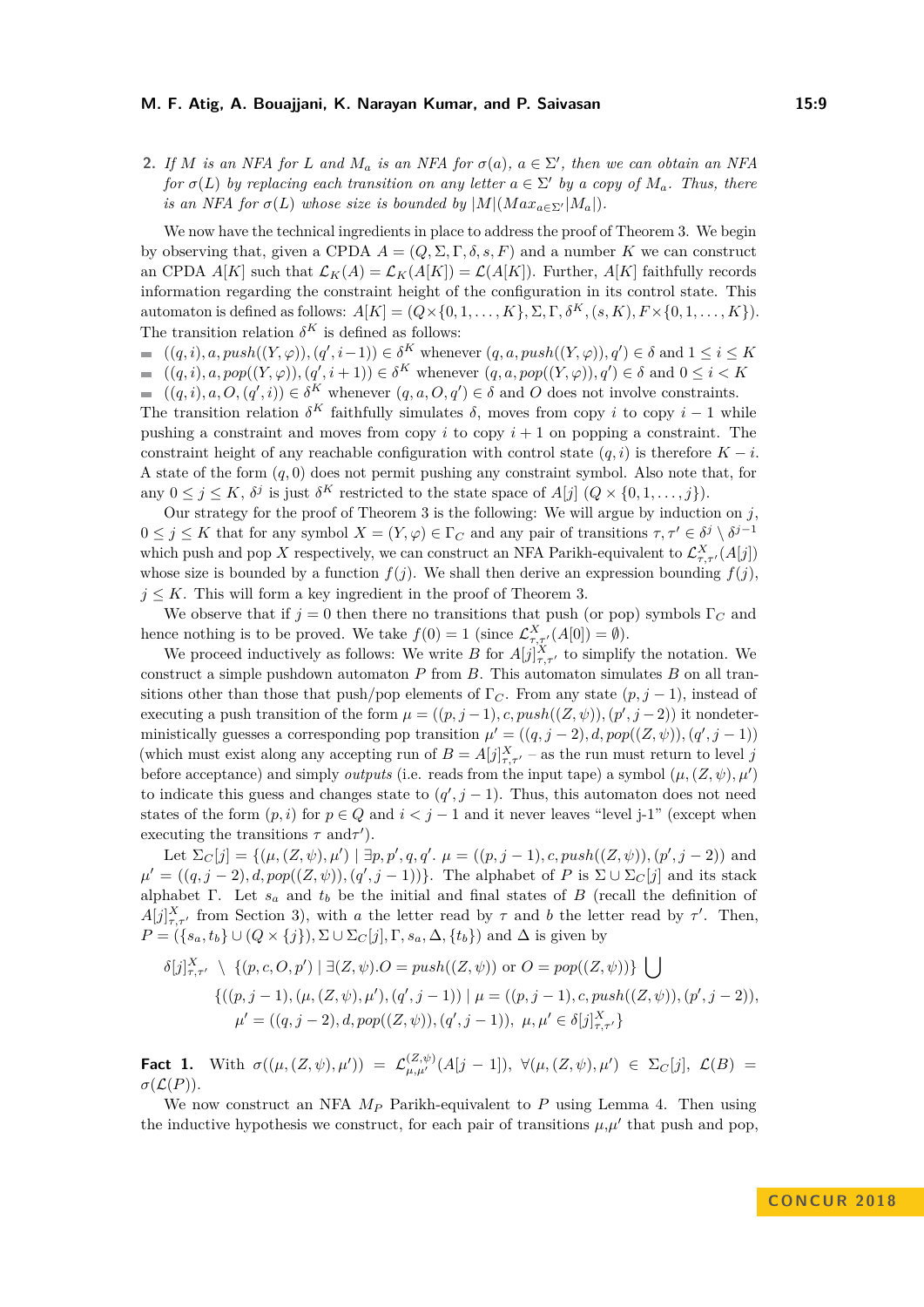#### **15:10 Verifying Quantitative Temporal Properties of Procedural Programs**

respectively, the same symbol  $(Z, \psi) \in \Gamma_C$ , an NFA  $M'_{\mu,\mu'}$  Parikh-equivalent to  $\mathcal{L}^{(Z,\psi)}_{\mu,\mu'}(A[j-\mu])$ 1]). Then, we apply Lemma [5](#page-7-2) to obtain an NFA  $M_{\mu,\mu'}$  a language Parikh-equivalent to  $\{w \in L(M'_{\mu,\mu'}) \mid \pi(w) \models \psi\}.$  We let  $\sigma'$  be the map assigning  $\mathcal{L}(M_{\mu,\mu'})$  to  $(\mu,(Z,\psi),\mu').$ Then, by Lemma [6,](#page-7-3)  $\sigma(\mathcal{L}(P))$  is Parikh-equivalent to  $\sigma'(\mathcal{L}(M_P))$ . Thus, by Fact 1,  $\sigma'(\mathcal{L}(M_P))$ is Parikh-equivalent to  $\mathcal{L}(B)$ .

The state size of  $M_P$  is bounded by  $2^{p(|B|)}$  for some polynomial p. But the state space of *B* is linear in the state space of *A*, its alphabet is polynomial in the size of *A* and its number of transitions also polynomial in the size of *A*. Thus, the size of the state space of *M<sup>P</sup>* is bounded by  $2^{r(|A|)}$  for some polynomial *r*. The number of transitions is bounded by the product of the size of the alphabet and the number of pairs of states. The number of new letters is quadratic in the number of transitions of *A* (in  $(\mu, (Z, \psi), \mu')$ , the value of  $(Z, \psi)$  is determined by  $\mu$  and  $\mu'$ ). Thus the number of transitions is also bounded by  $2^{r(|A|)}$  for some polynomial *r*. Equivalently it is bounded by  $2^{|A|^c}$  for some fixed constant *c*.

The size of each automaton of the from  $M'_{\mu,\mu'}$ , by the induction hypthesis, is bounded by *f*(*j* − 1). Then, by Lemma [5,](#page-7-2) the size of  $M_{\mu,\mu'}$  is bounded by  $2^{|\varphi|} \cdot (f(j-1).2^{|\varphi|})^{\vert\Sigma\vert^{d|\varphi|}}$  for some constant *d*. Thus, by Lemma [6,](#page-7-3) we have an NFA Parikh-equilvalent to  $\mathcal{L}(B)$  whose size is bounded by  $2^{|A|^c} \cdot 2^{|\varphi|} \cdot (f(j-1) \cdot 2^{|\varphi|})^{|{\Sigma}|^{d}|\varphi|}$ . Simplifing, we get the following recurrences for  $f(j)$ : (1)  $f(0) = 1$ , and (2)  $f(j) = 2^{|A|^c} \cdot 2^{|\varphi||\Sigma|^{d|\varphi|}+1} \cdot f(j-1)^{|\Sigma|^{d|\varphi|}}$ .

This gives  $f(j)$  an upperbound of the form  $\mathcal{O}(2^{\mathcal{O}(|A|^c \cdot |\Sigma|^{d|\varphi|} \cdot j)} \cdot 2^{\mathcal{O}(|\varphi||\Sigma|^{d|\varphi|} \cdot j)}$ . Thus, we have the following Lemma.

<span id="page-9-0"></span>**Example 7.** There is an NFA Parikh-equivalent to  $\mathcal{L}^X_{\tau,\tau'}(A[j])$ ,  $0 \leq j \leq K$ , whose size is *bounded by*  $\mathcal{O}(2^{\mathcal{O}(|A|^c \cdot |\Sigma|^{d|\varphi|} \cdot j)} \cdot 2^{\mathcal{O}(|\varphi||\Sigma|^{d|\varphi|} \cdot j)})$ .

Next we observe that to compute the Parikh-image of  $\mathcal{L}_{(q,j),(q',j)}^{X}(A[j])$  for any  $X \in \Gamma_e$ , *q* ∈ *Q* and  $0 ≤ j ≤ K$ , we may proceed as follows: Any weak  $\overline{X}$  run from  $(q, j)$  to  $(q', j)$  can be broken up as, a segment involving no pushing or popping of letters from Γ*<sup>C</sup>* , followed by a segment from the push of a symbol from Γ*<sup>C</sup>* all the way till corresponding pop, followed by another segment involving no push or pop of letters from Γ*<sup>C</sup>* , followed by one beginning with a push of a constraint and ending with the corresponding pop, and so on. (Recall that  $(q, j)$  and  $(q', j)$  are at the same level *j*). In particular, any symbol from  $\Gamma_C$  that is pushed must also be popped along such a run. We can use the same idea as in the proof of Lemma [7](#page-9-0) and summarize the segments between push and the corresponding pop of  $(Z, \psi) \in \Gamma_C$  with a letter of the form  $(p, j)$ ,  $(\mu, (Z, \psi), \mu')$ ,  $(p', j)$  and construct a simple pushdown system with no constraints. We then compute the Parikh-image of this system. Finally, we substitute these letters with the language of the corresponding NFAs computed in Lemma [7,](#page-9-0) and use Lemma [6](#page-7-3) to obtain the desired NFA. This gives us the following Lemma.

<span id="page-9-1"></span>**Example 8.** For any  $X \in \Gamma_e$  and any pair of states  $(q, j), (q', j)$  in A[j], there is an *NFA Parikh-equivalent to*  $\mathcal{L}_{(q,j),(q',j)}^X(A[j])$ *, whose size is bounded by*  $O(2^{\mathcal{O}(|A|^c \cdot |\Sigma|^{d|\varphi|} \cdot j)}$ .  $2^{\mathcal{O}(|\varphi||\Sigma|^{d|\varphi|}\cdot j)}$ ).

Now, we are in a position to complete the proof of Theorem [3.](#page-7-0) Suppose an accepting run of *A* reaches an accepting configuration  $(f, \gamma)$  where the constraint-height of  $\gamma$  is 0. Then, the corresponding run in  $A[K]$  is a weak  $\perp$ -run from  $(s, K)$  to  $(f, K)$ . Its emptiness can be checked using Lemma [8](#page-9-1) by checking the emptiness of a double exponential sized NFA.

If the constraint-height of  $\gamma$  is *j* with  $1 \leq j \leq K$  then, the corresponding run in  $A[K]$  is a run from the state  $(s, K)$  to the state  $(f, K - j)$ .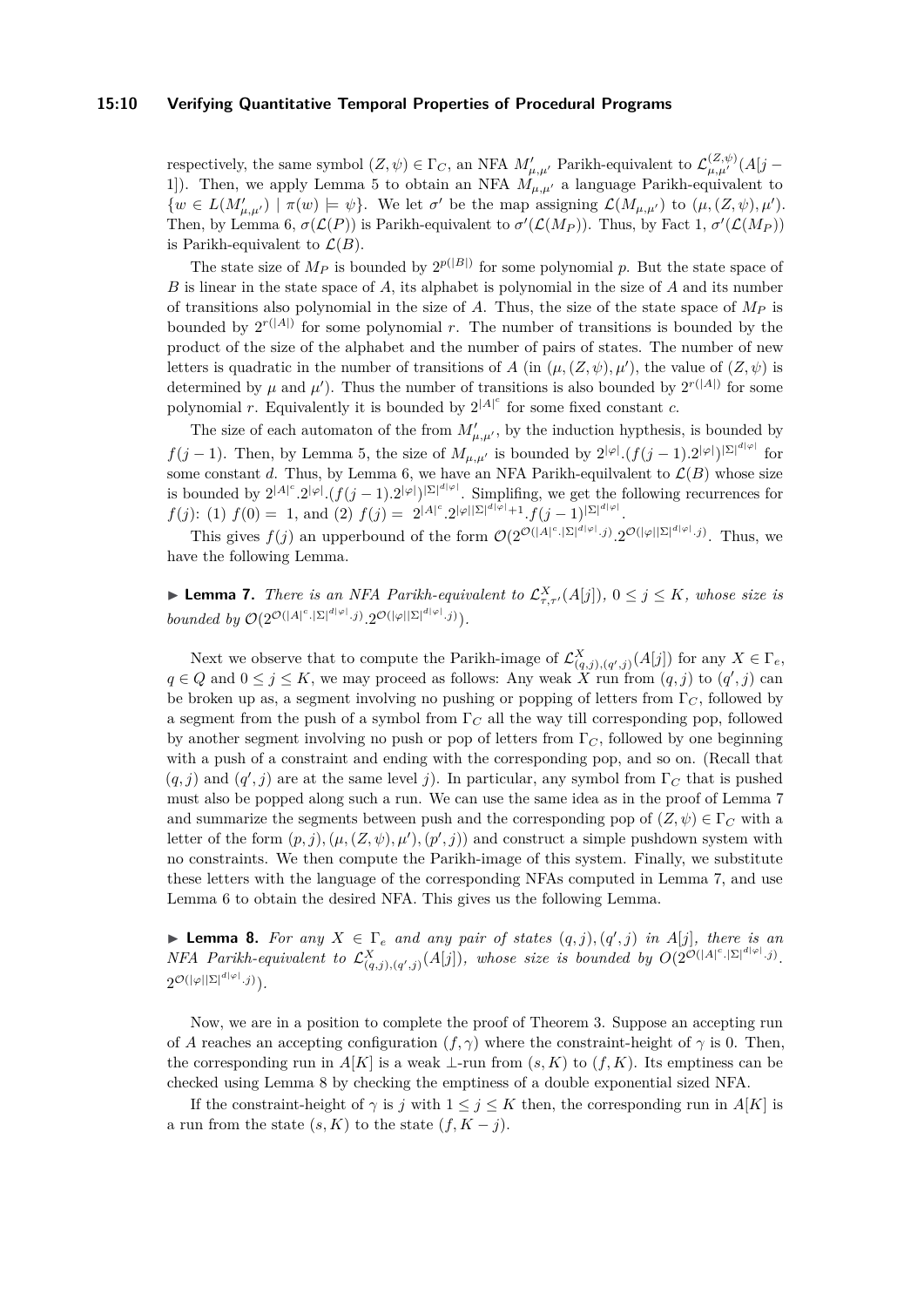We break up this run as follows (we let  $\tau_{\ell} = ((q_{\ell}, \ell), a_{\ell}, push((Y_{\ell}, \varphi_{\ell})), (p_{\ell-1}, \ell-1))$ ):

$$
((s, K), \perp) \xrightarrow{w_1} ((q_K, K), \gamma_K) \xrightarrow{\tau_K} ((p_{K-1}, K-1), (Y_K, \varphi_K) \gamma_K) \xrightarrow{w_2} ((q_{K-1}, K-1), \gamma_{K-1})
$$
  

$$
\xrightarrow{\tau_{K-1}} \dots ((q_{j+1}, j+1), \gamma_{j+1}) \xrightarrow{\tau_j} ((p_j, j), (Y_{j+1}, \varphi_{j+1}) \gamma_{j+1}) \xrightarrow{w_j} ((f_j, j), \gamma_j)
$$

Here, we have identified that transitions that transfer a run from a state from at *k* to a state at level  $k-1$  for the last time along the run, for each  $K > k > j+1$ . The existence of such a run is equivalent to firstly the existence of transitions  $((q_k, k), a_k, push((Y_k, \varphi_k)), (p_{k-1}, k-1))$  for *K* ≥ *k* > *j* and secondly, the existence of a weak ⊥-run from  $(s, K)$  to  $(q<sub>K</sub>, K)$ ,  $(Y<sub>k+1</sub>, \varphi<sub>k+1</sub>)$ run from  $(p_k, k)$  to  $(q_k, k)$  for  $K > k > j$ , and a weak  $(Y_{j+1}, \varphi_{j+1})$ -run from  $(p_j, j)$  to  $(f_j, j)$ . Once the transition sequence in the first part is fixed (and we cycle through there at most  $|A|^j$  such sequences one by one), the existence of each of the weak runs in the second part can be determined using Lemma [8.](#page-9-1) Thus, we make at the most  $|A|^j \, j$  calls to the emptiness of NFAs of double exponential size and this can also be done in double exponential space. This completes the proof of Theorem [3.](#page-7-0) The following theorem provides a lower bound.

#### ▶ **Theorem 9.** *The K-reachability problem for CPDS is* PSPACE-hard.

We end the section with the following theorem about decidability of repeated reachability.

<span id="page-10-0"></span>**► Theorem 10.** Let  $A = (Q, \Gamma, \Sigma, \delta, s, F)$  be a CPDA let  $K \in \mathbb{N}$ . The problem of deciding if *A has a K constraint height bounded infinite run that visits F infinitely often is decidable in* 2*-*EXPTIME*.*

### **7 Visible CPDS with procedural constraints**

In this section, we develop a variant of our CPDS model with a view to establish the decidability of the logic QCaReT. The model by itself is interesting in its ability to model visible behaviours of recursive programs equipped with constraints. This model is a natural extension of the VPA model to our setting.

A *procedural CPDS (or PCPDS) A* is tuple  $(Q, \Delta, \Pi, \Gamma, \delta, s)$ . Its input tape alphabet is the visible alphabet  $\Sigma(\Delta,\Pi)$ . It is very similar to a CPDS over this alphabet, except for the language of constraints it uses (and their interpretation). The set of symbols that are pushed/popped is  $\Gamma_P = \Pi \times (\Gamma_{PC} \cup \Gamma)$  where  $\Gamma_{PC} = \Gamma \times BC(\Pi \cup \bot)$ . In particular, a push transition on an input letter  $(c, call(P))$  must necessarily push a letter of the form  $(P, Z)$  for some  $Z \in \Gamma_{PC} \cup \Gamma$ . Similarly for pop transitions. Also note that the constraints only refer to the procedure in the input (and not to elements of the tape alphabet  $\Delta$ ).

The notions of configurations and unconstrained runs are defined as in the case of a CPDS. The key difference is in the interpretation of the constraints and thus in the definition of constrained runs. We note that any word (or prefix of a word) read by a PCPDS is necessarily well-nested.

An unconstrained run  $\rho = (q_0, \gamma_0) \frac{\tau_1}{\tau_1} (q_1, \gamma_1) \dots, (q_{i-1}, \gamma_{i-1}) \frac{\tau_i}{\tau_i} (q_i, \gamma_i) \dots \frac{\tau_n}{\tau_n} (q_n, \gamma_n)$ with  $\tau_k = (q_{k-1}, (c_k, P_k), o_k, q_k), 1 \leq k \leq n$ , is a constrained run if for every transition  $\tau_j$ with  $o_j = pop((P, (Y, \varphi)))$  and  $i \sim j$  (so that  $P_i = call(P)$  and  $P_j = ret(P)$  for some  $P \in \Pi$ ) we have  $\pi_{Pr}((c_{i+1}, C_{i+1}) \dots (c_{j-1}, C_{j-1})) \models \varphi$ . Observe here that the enclosing call and return points are omitted when checking the constraints, unlike CPDAs.

The reachability problem (as well as the associated language emptiness problem) for this model are defined as usual. These problems remain undecidable in general. We define the constraint height of configurations and runs of PCPDS analogous to those for CPDS. A configuration (or control state) is *K constraint height reachable* or *K-reachable*, if it can be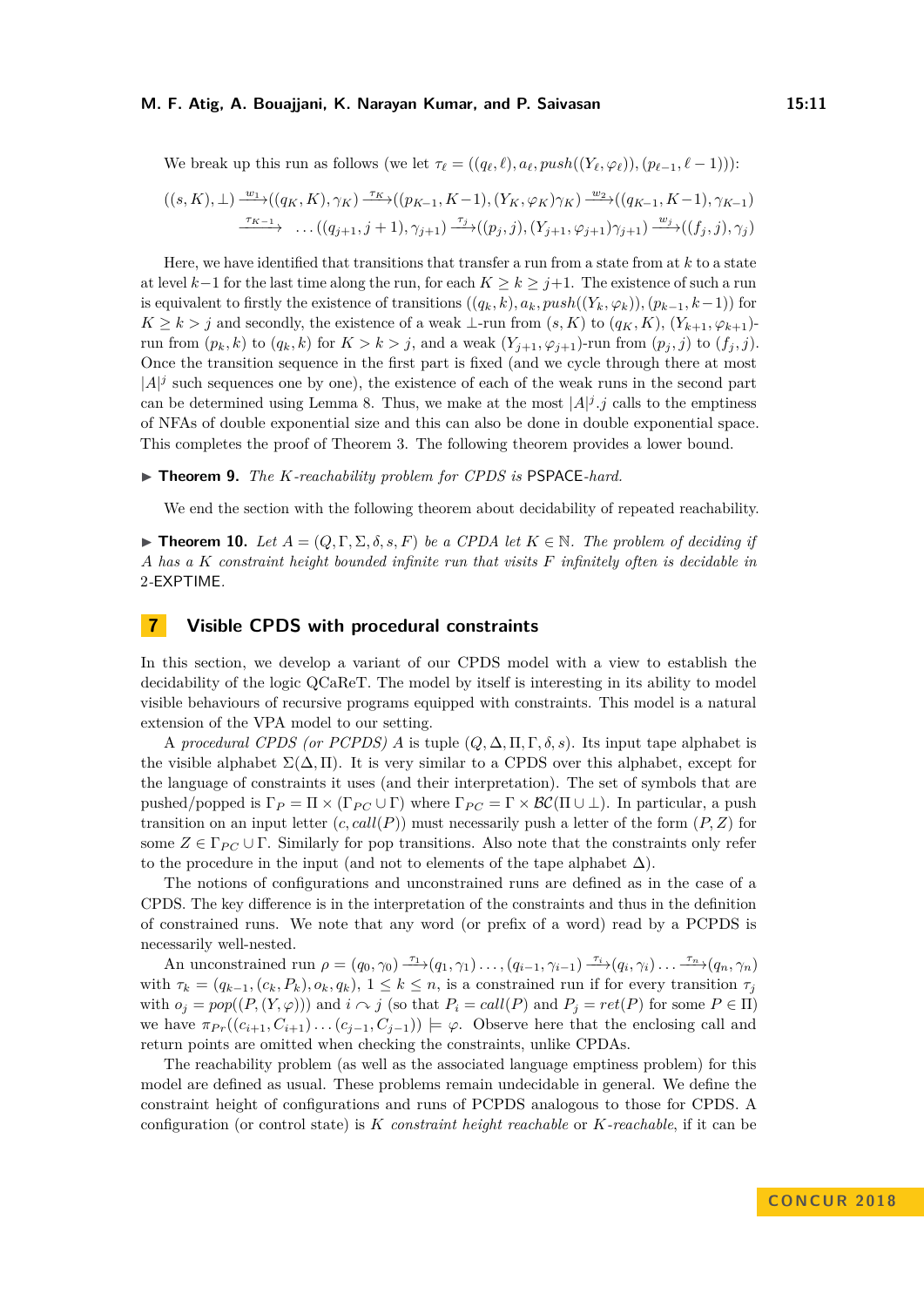#### **15:12 Verifying Quantitative Temporal Properties of Procedural Programs**

reached (from the initial configuration) through a run where the constraint height is bounded by *K*. The main result of this section is the following:

#### <span id="page-11-0"></span>▶ **Theorem 11.** *The K-reachability for PCPDS is decidable and is in* 2-EXPTIME.

**Proof-outline.** Our main idea is the following: reduce the *K*-reachability in a PCPDS to *K*-reachability in a CPDS and use Theorem [3.](#page-7-0) Let  $A = (Q, \Delta, \Pi, \Gamma, \delta, s)$  be the given PCPDS. The main difficulty is that, unlike in a CPDS, a constraint  $\varphi$  in a PCPDS is not expressed in terms of the tape letters read along the run, but instead it is expressed in terms of the number of transitions executed inside various procedures. We plan to handle this by using a more elaborate tape alphabet.

Consider a segment of a run of *A* of the form

$$
\rho = (q_0, \gamma_0) \xrightarrow{\tau_1} (q_1, \gamma_1) \dots, (q_{i-1}, \gamma_{i-1}) \xrightarrow{\tau_i} (q_i, \gamma_i) \dots \xrightarrow{\tau_n} (q_n, \gamma_n)
$$

where  $1 \wedge_{(P,(Y,\varphi))} n$ . We shall focus our attention on verifying the constraint  $\varphi$  on this run (and ignore the verification of the other constraints pushed and popped along the run). Let  $a_1 \ldots a_n, a_i \in \Sigma(\Delta, \Pi)$ , be the word read on the tape in this run. Suppose,  $\varphi$  refers to  $R \in \Pi$ . We need to "determine" the value of  $\pi_{Pr}(a_2a_3 \ldots a_{n-1})(R)$ . Our idea is to replace each letter  $a_i$  by an enriched version  $b_i$  (from an extended alphabet  $\Sigma'$ ) so that we may determine the value of  $\pi_{Pr}(a_2a_3 \ldots a_{n-1})(R)$ , for each *R*, from  $\pi(b_1b_2b_3 \ldots b_{n-1}b_n)$  and also replace the formula  $\varphi$  over  $\Pi$  with an equivalent formula over  $\Sigma'$ . Once we perform this transformation, the satisfaction of the constraint depends on the (enriched) letters read along the run and thus we have a obtained a CPDS instead of a PCPDS.

Observe that the contents of the stack at each configuration along  $\rho$  can be written as:  $\gamma_i = \gamma'_i(P, (Y, \varphi))\gamma_0$ , for all  $1 \leq i \leq n-1$  and  $\gamma_0 = \gamma_n$ . The value of  $\pi_{Pr}(a_2a_3 \ldots a_{n-1})(R)$ , for any *R*, is exactly the number of transitions taken from configurations where  $\gamma'_k$  includes an occurrence of an element of  $\{R\} \times (\Gamma \cup \Gamma_C)$ .

The automaton  $A'$  that we construct will simulate  $A$  and maintain additional information in its state and stack. Using this information, it outputs, in addition to  $a_i$ , the set  $S_i \subseteq \Pi$  of the set of procedure symbols that appear in  $\gamma'_{i-1}$ . Thus, taking  $b_i = (a_i, S_i)$ , the value of  $\pi_{Pr}(a_2a_3\dots a_{n-1})(R)$  is the same as

$$
\sum_{a \in \Sigma(\Delta,\Pi), R \in S \subseteq \Pi} \pi(b_1 b_2 b_3 \dots b_{n-1} b_n)(a, S)
$$

Using this equivalence we transform  $\varphi$  into a formula over the letters of the form  $(a, S)$ .

This idea can easily be generalized to handle all constraints that are pushed/popped along a run by using the fact that the run is constraint height bounded.

Furthermore, we can extend this result to the repeated reachability problem as follows: The CPDS A' constructed from the PCPDS A in Theorem[-11](#page-11-0) simulates A and in doing so maintains the current state of *A* as part of its state in each step of the simulation. The automaton *A* has a *K* constraint height bounded run visiting *q* infinite often if and only if  $A'$  has a  $K$  constraint height bounded run visiting some state in which  $q$  appears, infinitely often. By Theorem [10,](#page-10-0) this is decidable. Thus we have the following theorem.

► **Theorem 12.** *The K constraint bounded repeated reachability problem for PCPDS is decidable and is in* 2*-*EXPTIME*.*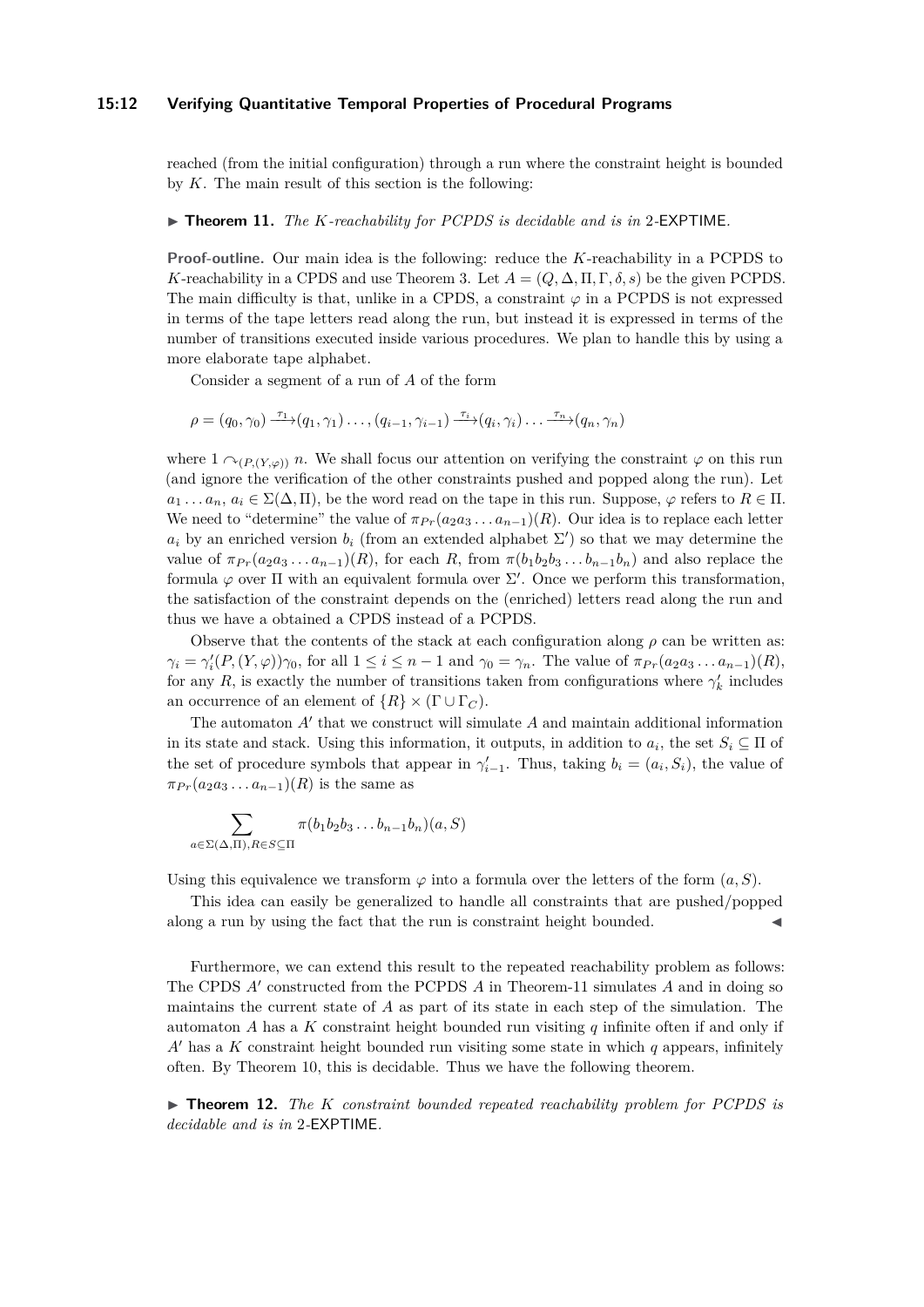# **8 Decidability of QCaReT**

In the following, we show the decidability of the model-checking of our logic QCaReT. To that aim, we will need first to recall come algorithmic properties of the logic CaReT.

<span id="page-12-0"></span>▶ **Theorem 13** ([\[6,](#page-15-0) [5\]](#page-15-5)). For any CaReT formula  $\varphi$  there is a VPA  $A_{\varphi}$  and a BVPA  $B_{\varphi}$  such *that*  $\mathcal{L}(\varphi) = \mathcal{L}(A_{\varphi})$  *and*  $\mathcal{L}^{\omega}(\varphi) = \mathcal{L}(B_{\varphi})$ *. Further,*  $A_{\varphi}$  *and*  $B_{\varphi}$  *are only exponentially larger than*  $\varphi$ *.* 

VPAs and BVPAs are closed under intersection and have decidable emptiness problem [\[7\]](#page-15-4). This immediately gives decision procedures for checking the satisfiability of CaReT formulas as well as for model-checking VPAs/BVPAs w.r.t. CaReT formulas. Our aim is to lift these results to QCaReT and PCPDAs. We now utilize the theory of PCPDAs developed in the previous section to provide algorithms for deciding the satisfiability of QCaReT formulas as well their model checking w.r.t. PCPDAs (and hence VPAs as well).

For any formula *ϕ* in QCaReT, we may define its *depth*, denoting the maximum nesting of the operator  $W_f$  in it, as follows:  $\mathbf{d}(p) = 0$ ,  $\mathbf{d}(\neg \varphi) = \mathbf{d}(\varphi)$ ,  $\mathbf{d}(\varphi_1 \vee \varphi_2) = \max(\mathbf{d}(\varphi_1), \mathbf{d}(\varphi_2))$ ,  $d(\bigcirc^x \varphi) = d(\varphi), d(\varphi_1 \mathcal{U}^x \varphi_2) = max(d(\varphi_1), d(\varphi_2))$  and  $d(W_f \varphi) = 1 + d(\varphi)$ .

We shall construct a PCPDS  $A_{\varphi}$  with  $\mathcal{L}(\varphi) = \mathcal{L}(A_{\varphi})$  as well as a Büchi PCPDS  $B_{\varphi}$  with  $\mathcal{L}^{\omega}(\varphi) = \mathcal{L}(B_{\varphi})$ . We do so by proceeding inductively on the depth of formula  $\varphi$ .

If  $\mathbf{d}(\varphi) = 0$ , then  $\varphi$  is in CaReT and the associated automata are given by Theorem [13.](#page-12-0) Otherwise, we first turn  $\varphi$  into a CaReT formula as follows: Let  $\mathcal{W} = \{W_{f_1}(\psi_1), \dots, W_{f_k}(\psi_k)\}\$ be the set of outer-most  $W_f$  formulas (that is, not within the scope of another  $W_f$  operator) in  $\varphi$ . We obtain  $\varphi'$  by replacing  $W_{f_i}(\psi_i)$  by a new propositional variable  $p(f_i, \psi_i)$ . Let  $AP' = \{p(f_i, \psi_i) \mid 1 \leq i \leq k\}$ . Clearly,  $\varphi'$  is a CaReT formula over the set of propositions  $AP \cup AP'$  and the set of procedures  $\Pi$ .

Let  $\sigma$   $\uparrow$ , for any well-nested word  $\sigma$  over  $\Sigma(AP,\Pi)$ , be the well-nested word over  $\Sigma(AP \cup$ *AP*', *II*) given by  $\sigma \uparrow (i) = (P', Y)$  where  $\sigma(i) = (P, Y), P' = P \cup \{p(f, \psi) \in AP' \mid (\sigma, i) \models P$  $W_f(\psi)$ . It extends the labelling, interpreting  $p(f, \psi)$  as the formula  $W_f(\psi)$ . Similarly  $\sigma' \Downarrow$ , for any well-nested word  $\sigma'$  over  $\Sigma(AP \cup AP', \Pi)$ , is the well-nested word over  $\Sigma(AP, \Pi)$ given by  $\sigma' \Downarrow (i) = (P, Y)$  where  $\sigma'(i) = (P', Y)$  with  $P = P' \cap AP$ . It restricts the labels to the propositions in AP. Observe that  $\sigma = \sigma \, \mathbb{N}$ . The following lemma, whose proof is omitted, is an easy consequence of our construction:

# <span id="page-12-1"></span>**I Lemma 14.** For any well-nested word  $\sigma$  over  $\Sigma(AP,\Pi)$   $\sigma \models \varphi$  *iff*  $\sigma \uparrow \models \varphi'$ .

Now, with this Lemma in place, we proceed by constructing the VPA  $A_{\varphi}$  using Theorem [13](#page-12-0) and use this in the construction of  $A_\varphi$ . The automaton  $A_\varphi$  does the following: It simulates  $A_{\varphi}$  by guessing a set of propositions from  $AP'$  at each step and verifies that its guess at each step is correct. That is, while reading a well-nested word  $\sigma$  over  $\Sigma(AP,\Pi)$ , (i) it simulates *A*<sub>*ϕ*</sub><sup>*i*</sup> on a word *σ*<sup>*'*</sup> with *σ*<sup>*'*</sup>  $\Downarrow$  = *σ* (ii) it verifies that *σ*<sup>*'*</sup> = *σ* ↑. This would then mean, by Lemma [14,](#page-12-1) that  $A_{\varphi}$  accepts the language  $\mathcal{L}(\varphi)$ . We now describe the details of how to build an automaton satisfying (i) and (ii).

Clearly, (i) can be achieved by nondeterministically guessing a set of propositions from *AP*<sup> $\prime$ </sup> at each step. The difficulty is in ensuring (ii), that is, for each  $i, 1 \leq i \leq |\sigma|$ , if  $C_i' \subseteq AP$ <sup>*i*</sup> is the set of propositions guessed in the *i*<sup>th</sup> step verify that  $\sigma, i \models W_f(\psi)$  for each  $p(f, \psi) \in C'_i$ and that  $\sigma, i \not\models W_f(\psi)$  for each  $p(f, \psi) \in AP' \setminus C'_i$ . Let us examine the conditions under which  $\sigma, i \models W_f(\psi)$ . This requires the following properties:

**1.**  $\sigma(i)$  must be in  $\Sigma_{\downarrow}$ . Say  $\sigma(i) = (c, \text{call}(P)).$ 

**2.** This must be an outer-most call to  $P$  in  $\sigma$ .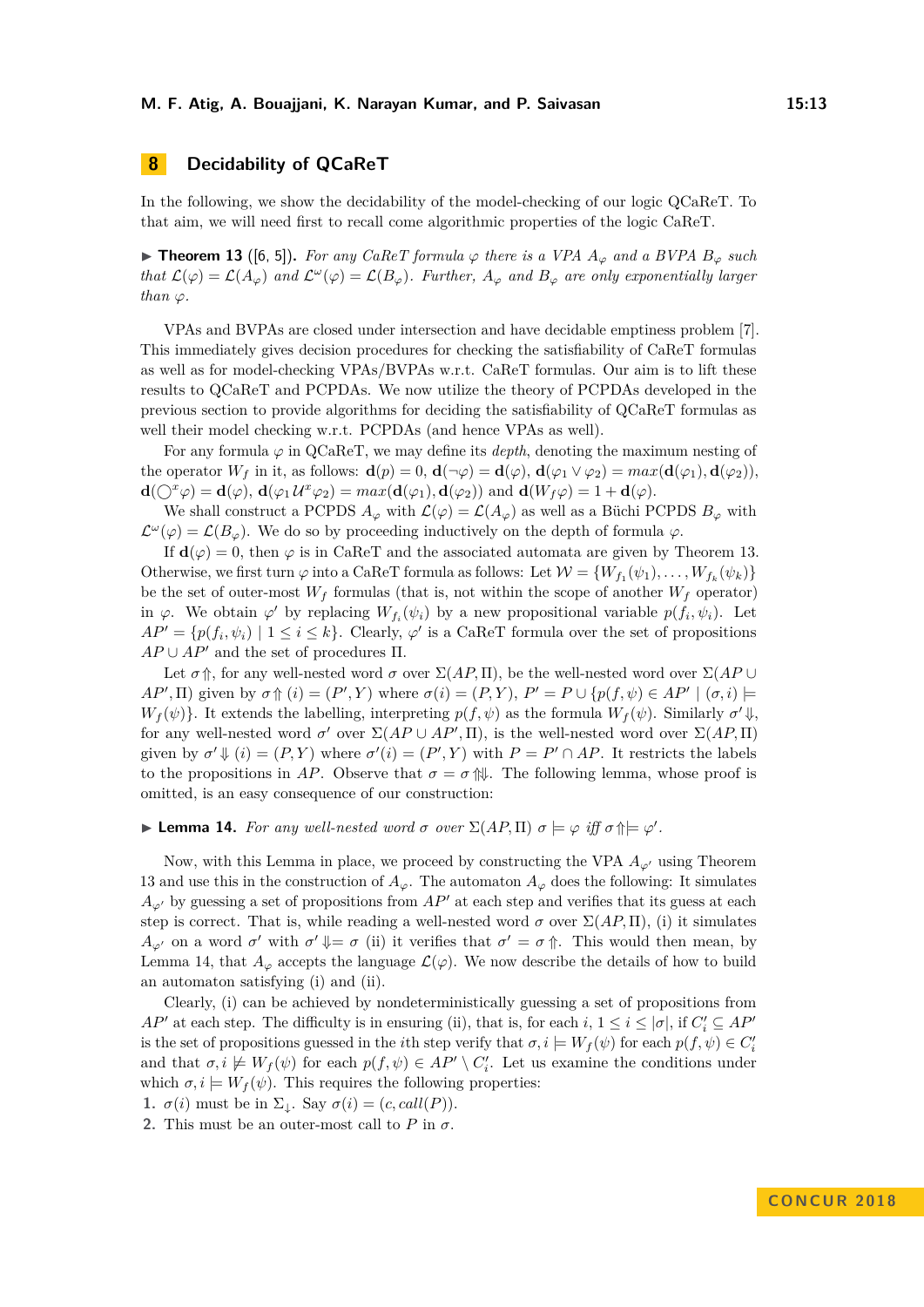#### **15:14 Verifying Quantitative Temporal Properties of Procedural Programs**

- **3.** There is a *j* with  $i \curvearrowright p$  *j* in  $\sigma$ .
- **4.**  $\sigma[i+1, j-1] \models \psi$
- **5.**  $\pi_{Pr}(\sigma[i+1,j-1])$   $\models$  *f*.

Truth of item 1 is determined from the letter  $\sigma(i)$  and so is easy to check. For item 2, we shall add a component to the state space of  $A_{\varphi}$ <sup>*i*</sup> that keeps track of the list of procedures from Π that are currently active. To maintain this set correctly, we expand the stack alphabet of  $A_{\varphi}$  to tag the bottom-most occurrence of each procedure. With this modification we can determine, while reading an input letter  $(c, call(P))$  whether it is an outer most call to P or not. Thus, w.l.o.g. we may assume this information is available with the simulation of  $A_{\varphi}$ <sup>0</sup> and hence the truth of item 2 can be determined.

This leaves us with items 3,4 and 5. The truth of these items depends not only on the letter at *i* (and information about outer most calls stored in the state), but on the existence of a suitable *j* (as required by item 3) and the word read between positions *i* and *j* (to determine items 4 and 5). The automaton guesses whether such a  $j$  exists (and then ensures that along any accepting run, the guess is indeed correct).

If it guesses that such a *j* does not exist (it does so only if it also guessed  $C_i' = \emptyset$ , as implied by the semantics of the *W<sup>f</sup>* operator) then instead of pushing the symbol, say *Z*, pushed by  $A_{\varphi'}$ , it pushes a symbol  $Z_{\perp}$ . This new symbol *feels* like Z (in that we allow a test for *Z*<sup>⊥</sup> to succeed whenever a test for *Z* succeeds) but there are no transitions that pop this symbol. This guarantees that we cannot read a return corresponding to the call at position *i* using any transition.

If it guesses that a  $j$  does exist (and in this case, it must ensure that a return corresponding to the call at position *i* is encountered along any accepting run in which such a guess is made. We shall return shortly to how this can be arranged.) then, for each  $p(f, \psi) \in C'_i$ , we must verify that (a)  $\pi_{Pr}(\sigma[i+1, j-1]) \models f$  and (b)  $\sigma[i+1, j-1] \models \varphi$ . The former is dealt with the power of PCPDS to impose constraints. We simply push the constraint *f* onto the stack and the semantics of PCPDS ensures (a). We may have to push several such  $f$ , corresponding to different formulas in  $C'_{i}$ , but then it suffices to push the conjunction of these constraints. For (b), the idea is to start a copy of the automaton  $A_{\psi}$  to read the word until the position *j* where the matching return is encountered. Notice that  $\mathbf{d}(\psi) < \mathbf{d}(\varphi)$ and by the induction hypothesis the existence of  $A_{\psi}$  is guaranteed. Observe that copies are started only at positions *i* that correspond to outer most calls and the copies terminate when the corresponding call returns. Thus, there are at most  $|\Pi|$ .  $|AP'|$  such automata under simulation at any point.

We are not done yet. If the guess is that such a *j* exists, we are also obliged to show that for each  $p(f, \psi) \notin C'_i$ , either (a')  $\pi_{Pr}(\sigma[i+1, j-1]) \not\models f$  or (b')  $\sigma[i+1, j-1] \not\models \psi$ . Again the automaton guesses which one to verify. To verify ,  $\pi_{Pr}(\sigma[i+1, j-1]) \not\models f$  observe that this is equivalent to  $\pi_{Pr}(\sigma[i+1, j-1]) \models \neg f$ . Thus, we simply do what we did in the previous paragraph. It suffices to push  $\neg f$  as a constraint and let the semantics of PCPDS take care of the verification of  $\pi_{Pr}(\sigma[i+1,j-1]) \models \neg f$ . If we guess that  $\sigma[i+1,j-1] \not\models \psi$ then we start a copy of the automaton for  $A_{\neg \psi}$  (note that  $\mathbf{d}(\varphi) > \mathbf{d}(\neg \psi)$ ), and verify that this automaton is in an accepting state when position *j* is reached.

Thus, the only thing left to explain is how we validate a guess that a *j* with  $i \sim j$  exists. The visibility restriction prevents popping of the stack at the end to verify that there are no pending returns (also such a technique will not work in the construction of  $B_\varphi$  to deal with infinite words). The point is that, the number of constraints on the stack at any point during the run, due to the construction described here (and not counting those due to the automata  $A_{\psi}$  being simulated) is bounded by  $\Pi$ , one per outer most call that is currently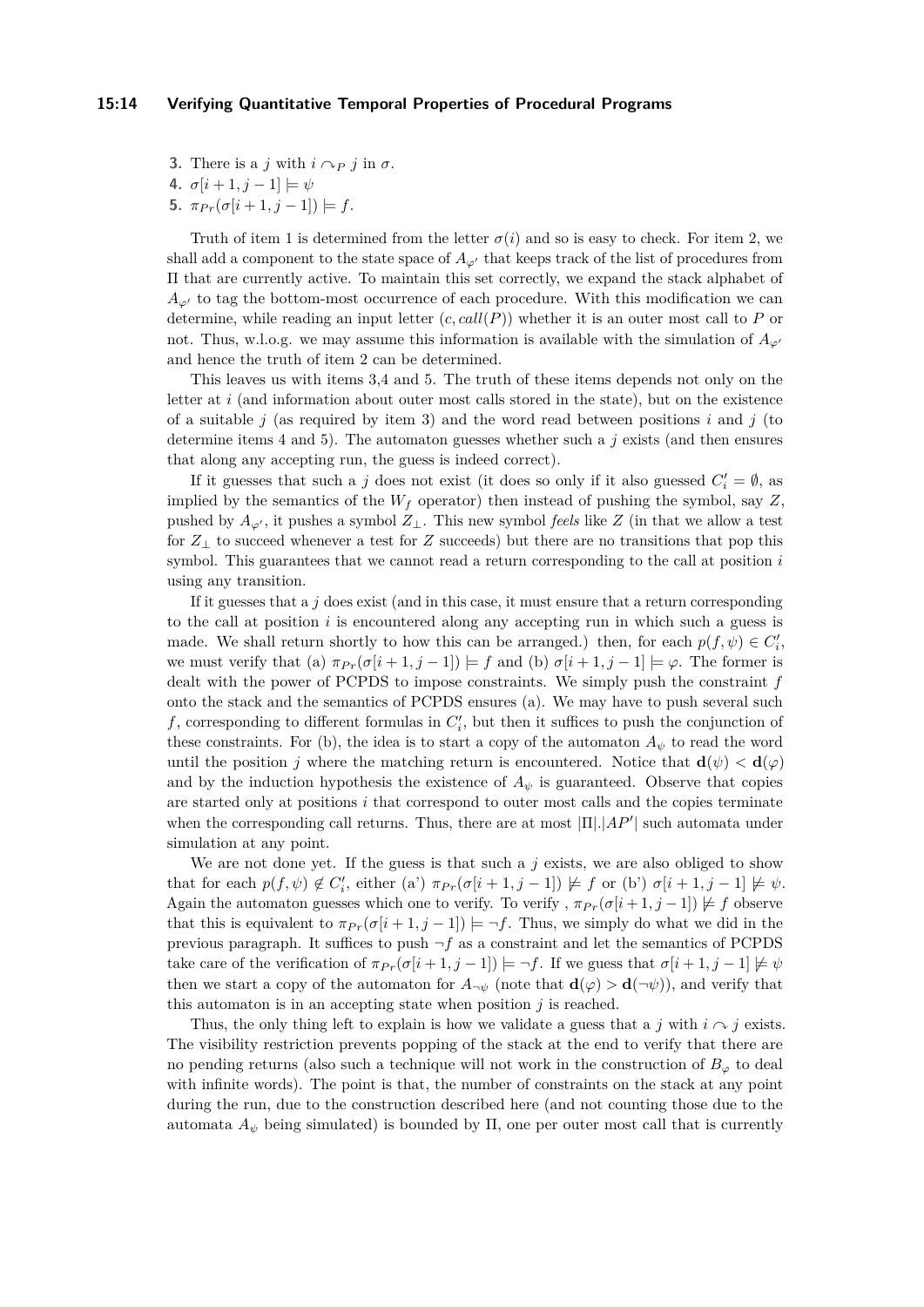active. Let us call this height *outer constraint height*. Thus, we can keep track of the outer constraint height of the stack as part of the control state. Then, at step *i*, to ensure that the call at  $\sigma(i)$  returns, we simply record the outer constraint height as a *target* in the control state. Whenever the current level falls to a target level we drop that from the target set. An accepting state verifies in addition that there are no pending targets to be reached. Actually it suffices to maintain the lowest target at any point and discharge it when it is visited.

In summary, we construct a PCPDS whose state has several components: a global component that tracks the state of  $A_{\varphi}$ , records information to recover outer most calls, tracks the current outer constraint height and tracks the current target for the outer constraint height. It has also has one component for each pair  $P \in \Pi$  and  $W_f(\psi) \in \mathcal{W}$ . This component maintains the state of the automaton  $A_{\psi}$  if a copy of this automaton has been started at the currently active outermost call to *P*, or else its value is  $\bot$ . Such a component gets reset to  $\bot$ whenever the outer most call of P returns (after verifying that it had reached the accepting state). Finally, the accepting states verify that the simulation of  $A_{\omega}$  is accepting, no target levels are pending and that all the additional components are in the  $\perp$  state.

The changes needed to handle the Büchi automata construction in the case of  $B_{\varphi}$  are minor. The simulations still use  $A_{\psi}$  (since the calls are obliged to terminate at some *j*). The only issue is with tracking visits to accepting states of  $A_{\varphi}$  while ensuring that target levels are reached. This can be ensured as follows: we do not indicate visits to accepting states of  $A_{\varphi}$  when some target is pending. We simply record it in the local state and whenever we find that all targets have been attained we flag any visits to the accepting state in the intervening run. Since the setting and unsetting of target levels happens in a well-nested manner, we are guaranteed to indicate visits to accepting configurations infinitely often as long as the run met all its obligations (i.e. contains all the necessary returns) and visits accepting states infinitely often. This gives us the following theorem.

 $▶$  **Theorem 15.** *For any QCaReT formula*  $φ$ *, we can construct a PCPDS*  $A_{φ}$  *and Büchi PCPDS*  $B_{\varphi}$  *such that*  $\mathcal{L}(\varphi) = \mathcal{L}(A_{\varphi})$  *and*  $\mathcal{L}(\varphi) = \mathcal{L}(B_{\varphi})$ *. The resulting automata have*  $\mathcal{O}((2^{|\varphi|} \times |\Pi|^2)^{(|\Pi|,|\varphi|)^{\mathcal{O}(|\varphi|)}})$  states and they are  $\mathcal{O}((|\Pi|,|\varphi|)^{\mathcal{O}(|\varphi|)})$  constraint height bounded.

Closure under intersections and emptiness checking (via reachability/repeated reachability) of PCPDSs means that we may also model check VPAs (as well as constraint height bounded PCPDAs) against QCaReT specifications.

### **9 Conclusion**

In this work, we provide a method to specify and verify the quantitative properties of procedural programs. For this purpose, we introduced an automaton model called the constrained pushdown system (CPDS). We showed that reachability on such systems in general is undecidable. We then showed that reachability and repeated reachability are decidable in 2-EXPTIME when the number of constraints in the stack remains bounded.

We also introduced the high level specification language called the QCaReT and an extension of visibly pushdown system called the procedural CPDS (PCPDS). Finally we provided an algorithm for satisfiability and model-checking QCaReT formulas against PCPDS (and hence a VPA ) by a reduction to reachability/ repeated reachability on a CPDS.

One question that is left unanswered is whether the decision procedure for decidability of reachability in CPDS is optimal. While we provide a 2-EXPTIME procedure, we only have a PSPACE lower bound. As a future work, the language theoretic properties of the constraint height bounded CPDS is an interesting topic that can be explored.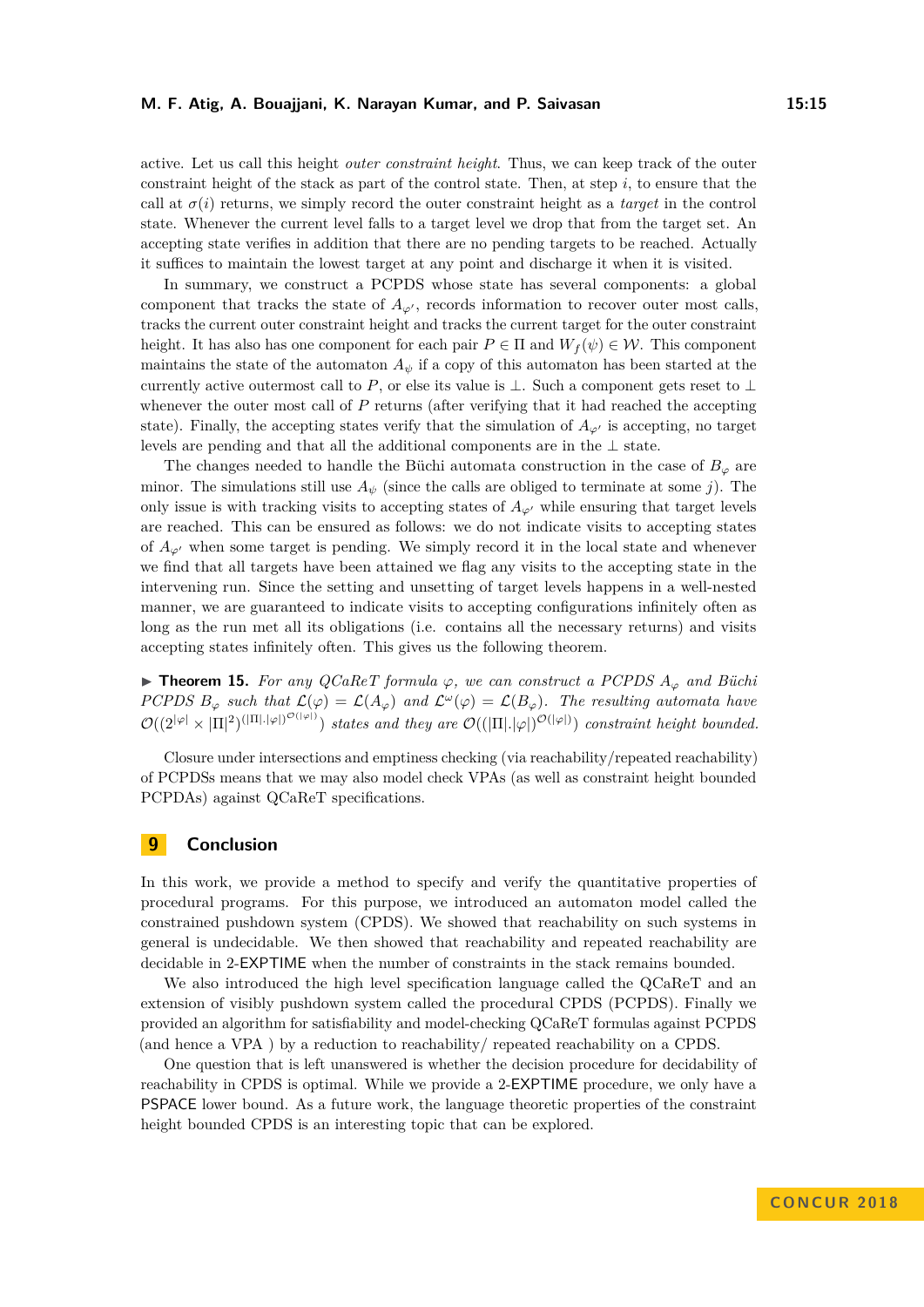### **15:16 Verifying Quantitative Temporal Properties of Procedural Programs**

#### **References**

- <span id="page-15-11"></span>**1** P. A. Abdulla, M. F. Atig, and J. Stenman. The minimal cost reachability problem in priced timed pushdown systems. In *LATA*, volume 7183 of *LNCS*, 2012.
- <span id="page-15-7"></span>**2** Parosh Aziz Abdulla, Mohamed Faouzi Atig, Giorgio Delzanno, and Andreas Podelski. Push-down automata with gap-order constraints. In *Fundamentals of Software Engineering - 5th International Conference, FSEN 2013, Tehran, Iran, April 24-26, 2013, Revised Selected Papers*, volume 8161 of *Lecture Notes in Computer Science*. Springer, 2013.
- <span id="page-15-6"></span>**3** Parosh Aziz Abdulla, Mohamed Faouzi Atig, and Jari Stenman. Dense-timed pushdown automata. In *Proceedings of the 27th Annual IEEE Symposium on Logic in Computer Science, LICS 2012, Dubrovnik, Croatia, June 25-28, 2012*, pages 35–44. IEEE Computer Society, 2012.
- <span id="page-15-8"></span>**4** S. Akshay, Paul Gastin, and Shankara Narayanan Krishna. Analyzing Timed Systems Using Tree Automata. In Josée Desharnais and Radha Jagadeesan, editors, *27th International Conference on Concurrency Theory (CONCUR 2016)*, volume 59 of *Leibniz International Proceedings in Informatics (LIPIcs)*. Schloss Dagstuhl–Leibniz-Zentrum fuer Informatik, 2016.
- <span id="page-15-5"></span>**5** Rajeev Alur, Marcelo Arenas, Pablo Barceló, Kousha Etessami, Neil Immerman, and Leonid Libkin. First-order and temporal logics for nested words. *Logical Methods in Computer Science*, 4(4), 2008. [doi:10.2168/LMCS-4\(4:11\)2008](http://dx.doi.org/10.2168/LMCS-4(4:11)2008).
- <span id="page-15-0"></span>**6** Rajeev Alur, Kousha Etessami, and P. Madhusudan. A temporal logic of nested calls and returns. In *Tools and Algorithms for the Construction and Analysis of Systems, 10th International Conference, TACAS 2004, Held as Part of the Joint European Conferences on Theory and Practice of Software, ETAPS 2004, Barcelona, Spain, March 29 - April 2, 2004, Proceedings*, 2004. [doi:10.1007/978-3-540-24730-2\\\_35](http://dx.doi.org/10.1007/978-3-540-24730-2_35).
- <span id="page-15-4"></span>**7** Rajeev Alur and P. Madhusudan. Visibly pushdown languages. In *Proceedings of the 36th Annual ACM Symposium on Theory of Computing, Chicago, IL, USA, June 13-16, 2004*, 2004. [doi:10.1145/1007352.1007390](http://dx.doi.org/10.1145/1007352.1007390).
- <span id="page-15-13"></span>**8** Mohamed Faouzi Atig, Dmitry Chistikov, Piotr Hofman, K. Narayan Kumar, Prakash Saivasan, and Georg Zetzsche. The complexity of regular abstractions of one-counter languages. In *Proceedings of the 31st Annual ACM/IEEE Symposium on Logic in Computer Science, LICS '16, New York, NY, USA, July 5-8*, 2016. [doi:10.1145/2933575.2934561](http://dx.doi.org/10.1145/2933575.2934561).
- <span id="page-15-9"></span>**9** Benedikt Bollig, Aiswarya Cyriac, Paul Gastin, and K. Narayan Kumar. Model checking languages of data words. In *Foundations of Software Science and Computational Structures - 15th International Conference, FOSSACS 2012, Held as Part of the European Joint Conferences on Theory and Practice of Software, ETAPS 2012, Tallinn, Estonia, March 24 - April 1, 2012. Proceedings*, volume 7213 of *Lecture Notes in Computer Science*. Springer, 2012.
- <span id="page-15-12"></span>**10** A. Bouajjani, R. Echahed, and R. Robbana. On the automatic verification of systems with continuous variables and unbounded discrete data structures. In *Hybrid Systems II*, volume 999 of *LNCS*. Springer, 1994.
- <span id="page-15-3"></span>**11** Ahmed Bouajjani and Peter Habermehl. Symbolic reachability analysis of fifo-channel systems with nonregular sets of configurations. *Theor. Comput. Sci.*, 221(1-2):211–250, 1999.
- <span id="page-15-1"></span>**12** Michaël Cadilhac, Alain Finkel, and Pierre McKenzie. On the expressiveness of parikh automata and related models. In *Third Workshop on Non-Classical Models for Automata and Applications - NCMA 2011, Milan, Italy, July 18 - July 19, 2011. Proceedings*, 2011.
- <span id="page-15-2"></span>**13** Michaël Cadilhac, Alain Finkel, and Pierre McKenzie. Bounded parikh automata. *Int. J. Found. Comput. Sci.*, 23(8):1691–1710, 2012.
- <span id="page-15-10"></span>**14** X. Cai and M. Ogawa. Well-structured pushdown systems. In *CONCUR 2013*, volume 8052 of *LNCS*. Springer, 2013.